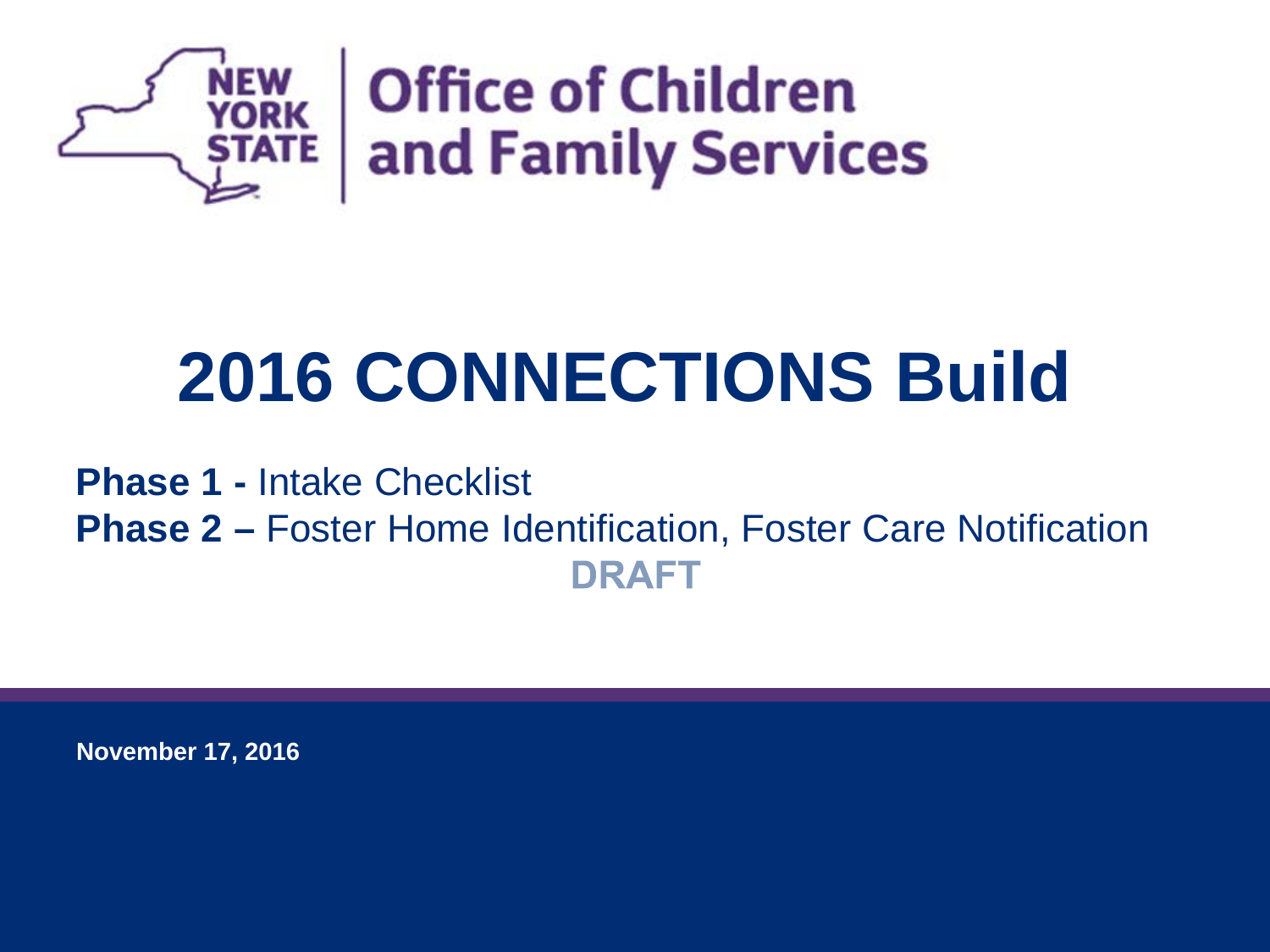## **Phase 1 - Intake Checklist**

This fall, the State Central Register (SCR) will begin using the Intake Checklist window as part of the existing CPS Intake process.

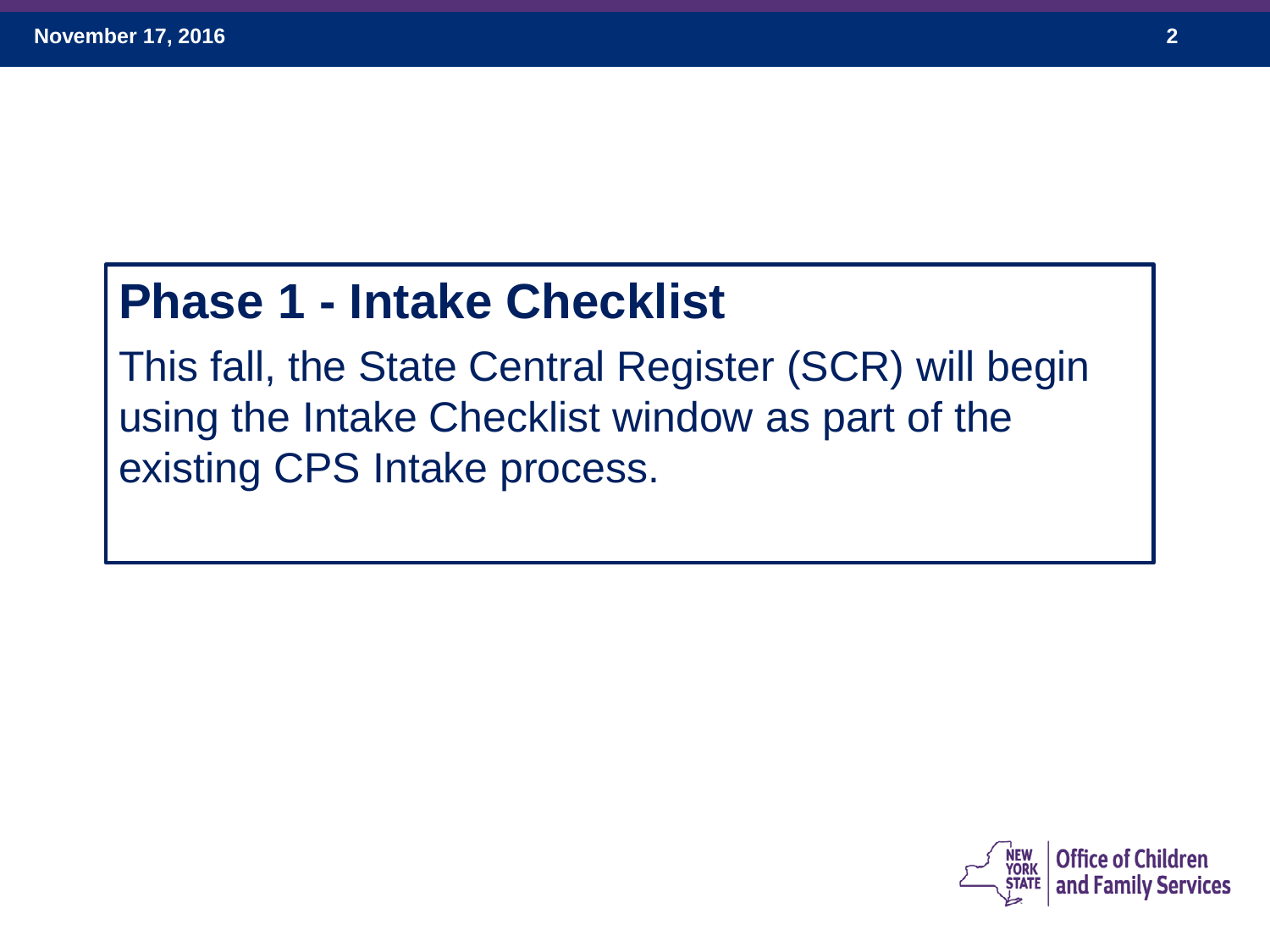Once the CPS Intake is saved and assigned, the questions and responses **will be available for viewing and printing as part of the Intake report.** 

**Staff from State and Local Districts with access to CPS Intakes will be able to view and print the Intake Checklist.** 

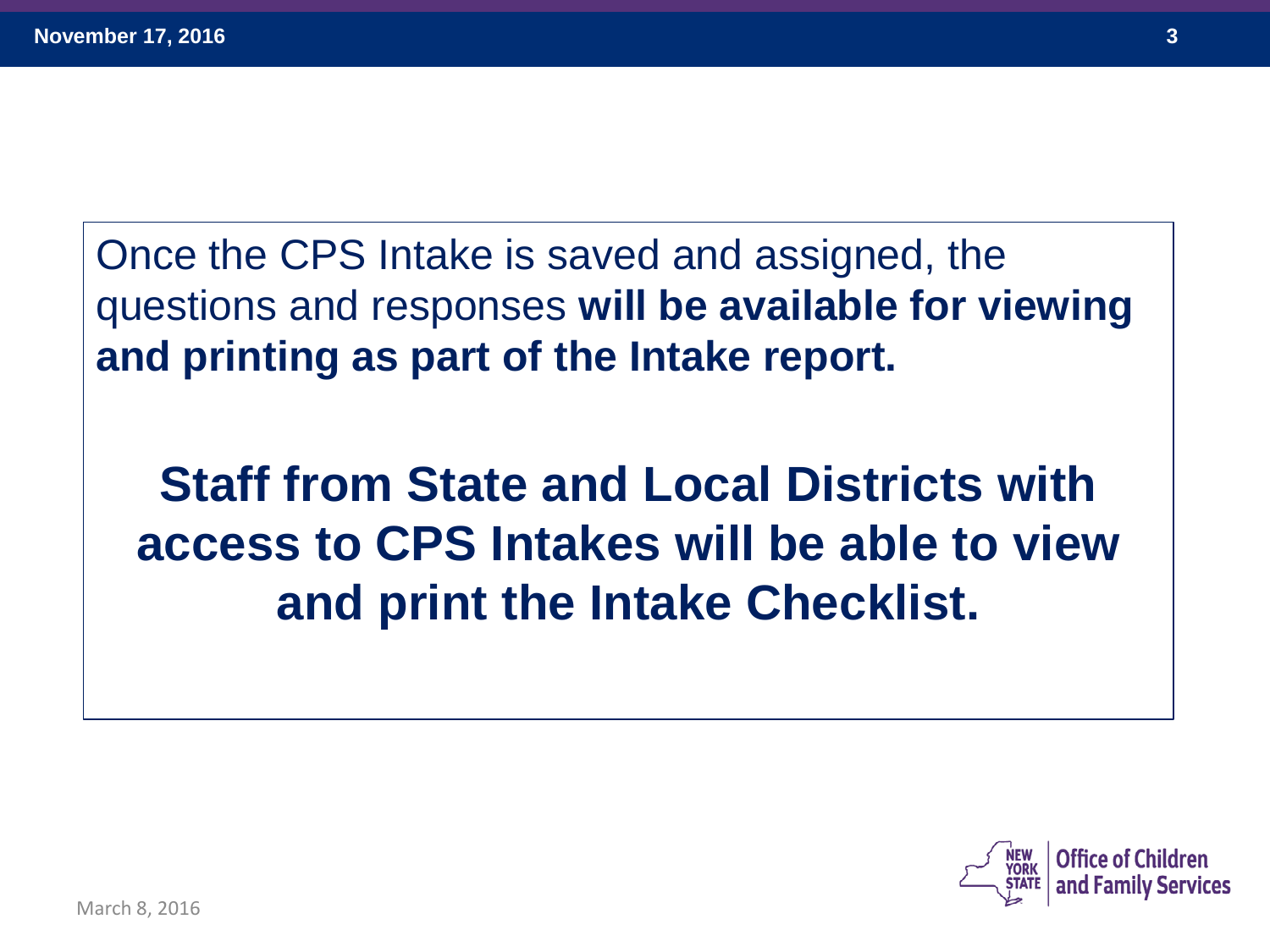The Intake Checklist will contain a standard list of topics that must be addressed for all CPS Intakes (with the exception of Information & Referral, and Special Requests).

It will be available in an Additional Information (INT ADD) stage, but is not required.

|                        | <b>Intake Checklist [Read Only]</b>                            |                                      |   |                             | $\Box$ o $\overline{\mathbf{x}}$ |
|------------------------|----------------------------------------------------------------|--------------------------------------|---|-----------------------------|----------------------------------|
|                        |                                                                |                                      |   |                             | <b>Print Screen</b>              |
|                        | <b>Questions</b>                                               | <b>Response</b>                      |   | Comments   Comment Required |                                  |
|                        |                                                                | © Yes C No C UNK                     | ✓ |                             |                                  |
|                        | Alternative contact information for source (cell, home, etc.): | O Yes G No O UNK                     |   | $\mathsf{N}$                |                                  |
|                        | Other mandated reporters who may be aware of the situation:    | O Yes O No O UNK                     |   | N                           |                                  |
|                        | Safety concerns for CPS:                                       | O Yes G No C UNK                     |   | N                           |                                  |
|                        | Is there a day care operated in the home?                      | O Yes @ No O UNK<br>O Yes G No O UNK |   | N<br>N                      |                                  |
| <b>NAVIGATION PANE</b> | Are any adults in the home Foster Parents?                     | O Yes O No O UNK                     |   | N                           |                                  |
|                        | CPS History and Possible PIDs:                                 | O Yes G No O UNK                     |   | N                           |                                  |
|                        | Clarification of jurisdictional assignment:                    | O Yes O No O UNK                     | ✓ | N                           |                                  |
|                        | Consulted with supervisor or manager (name):                   | C Yes C No C UNK<br>O Yes @ No O UNK |   | N                           |                                  |
|                        | Law Enforcement referral made by the SCR:                      | O Yes O No O UNK                     |   |                             |                                  |
|                        | Primary Language if other than English:                        | O Yes O No O UNK                     |   |                             |                                  |
|                        | Child has an IEP:                                              | O Yes O No O UNK                     |   |                             |                                  |
|                        | FATL only: Is cause of death known?                            |                                      |   |                             |                                  |
|                        | FATL only: Is location of body known?                          |                                      |   |                             |                                  |
|                        | FATL only: Is an autopsy being done?                           |                                      |   |                             |                                  |

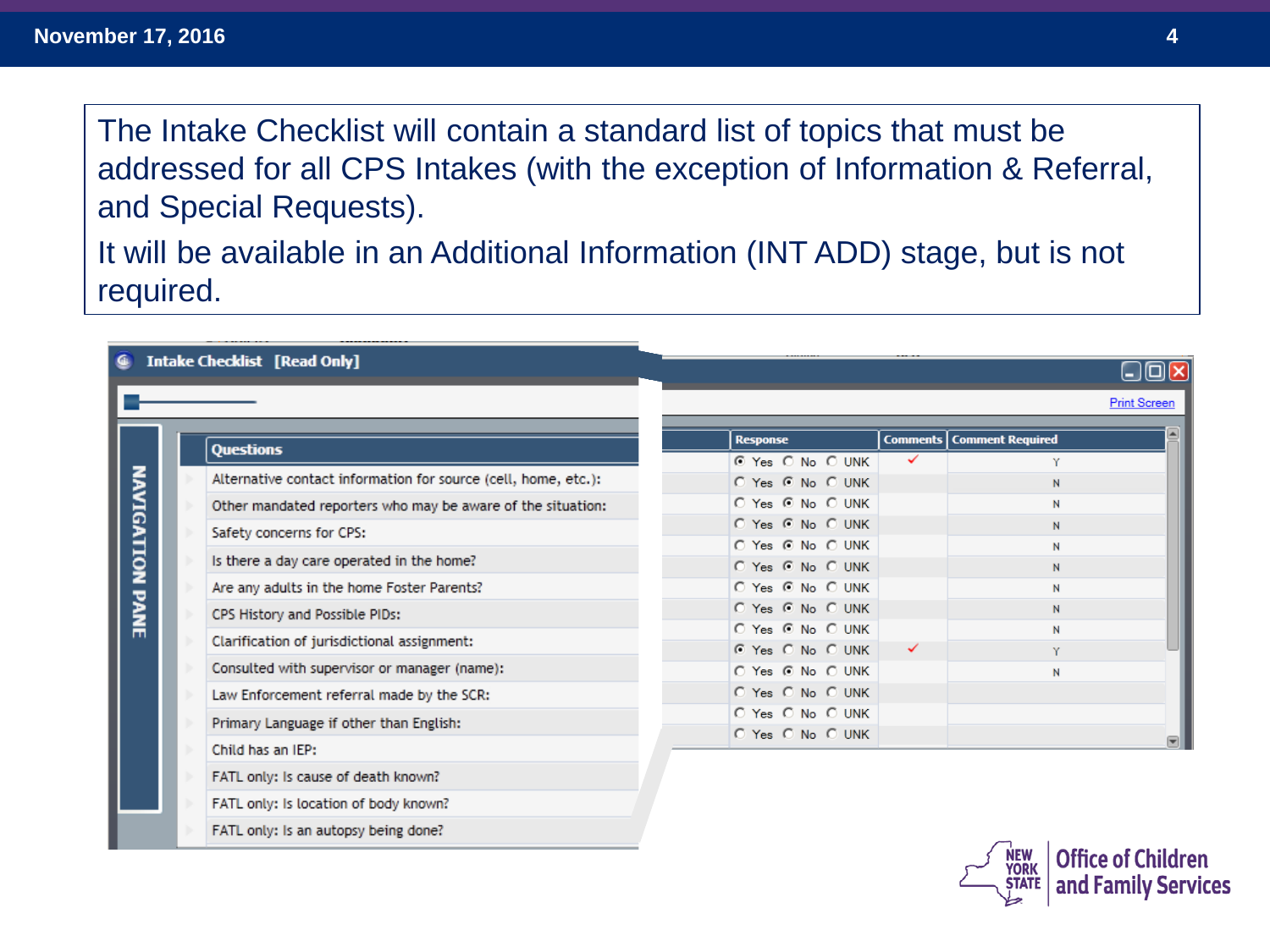## *Notably, one of the questions will be, "Are any adults in the home Foster Parents?"*

| <b>Questions</b>                                               |
|----------------------------------------------------------------|
| Alternative contact information for source (cell, home, etc.): |
| Other mandated reporters who may be aware of the situation:    |
| Safety concerns for CPS:                                       |
| Is there a day care operated in the home?                      |
| Are any adults in the home Foster Parents?                     |
| CPS History and Possible PIDs:                                 |
| Clarification of jurisdictional assignment:                    |
| Consulted with supervisor or manager (name):                   |
| Law Enforcement referral made by the SCR:                      |
| Primary Language if other than English:                        |
| Child has an IEP:                                              |
| FATL only: Is cause of death known?                            |
| FATL only: Is location of body known?                          |
| FATL only: Is an autopsy being done?                           |

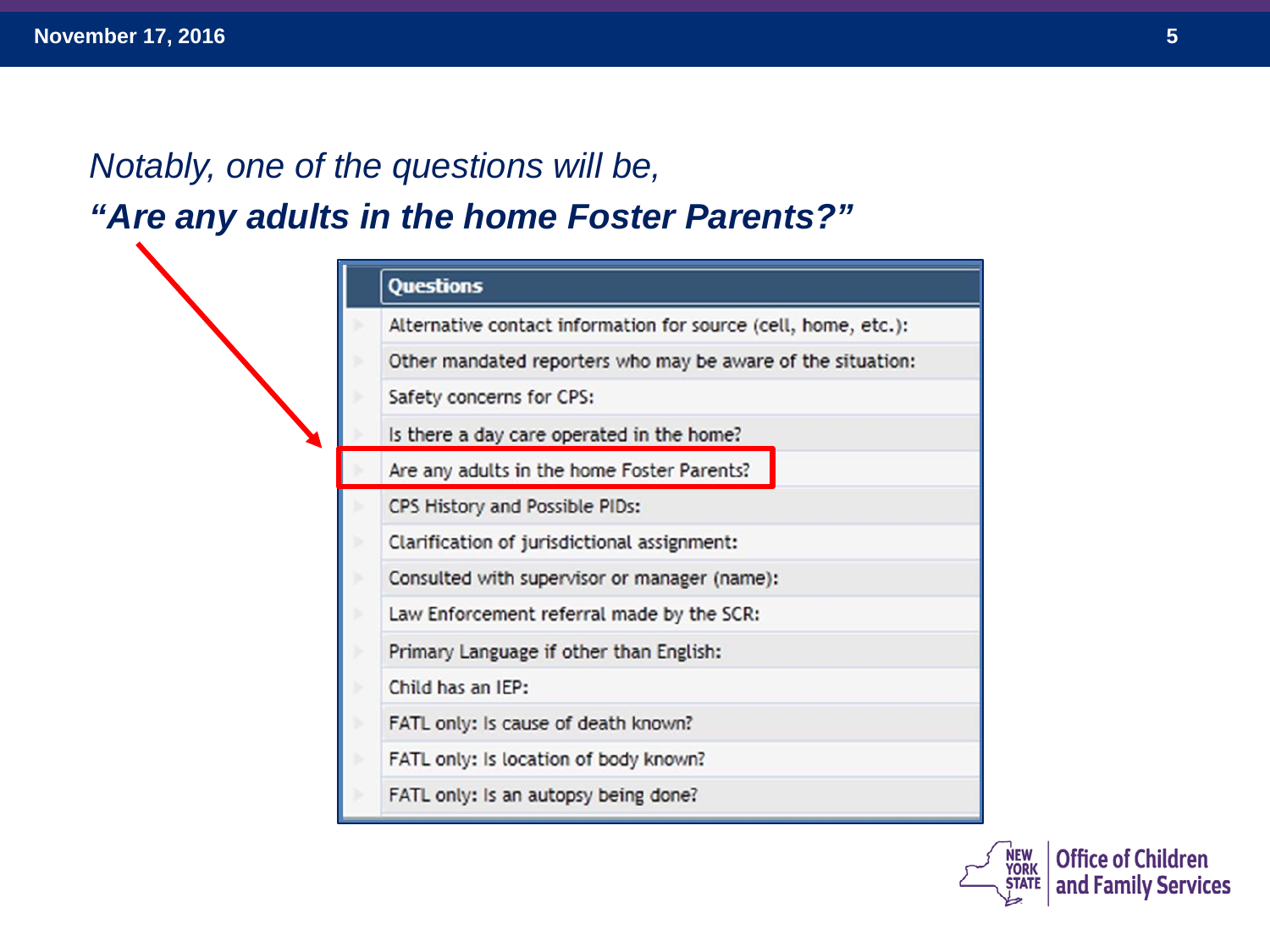#### *Are there any Foster Parents in the home?*

When the response is "Yes" or when the Intake has a sub-classification of "Foster Care", a background process will **retrieve the PIDs of all children** placed in the identified Foster Home and send alerts to the workers assigned to those stages, and to the district responsible for the child.

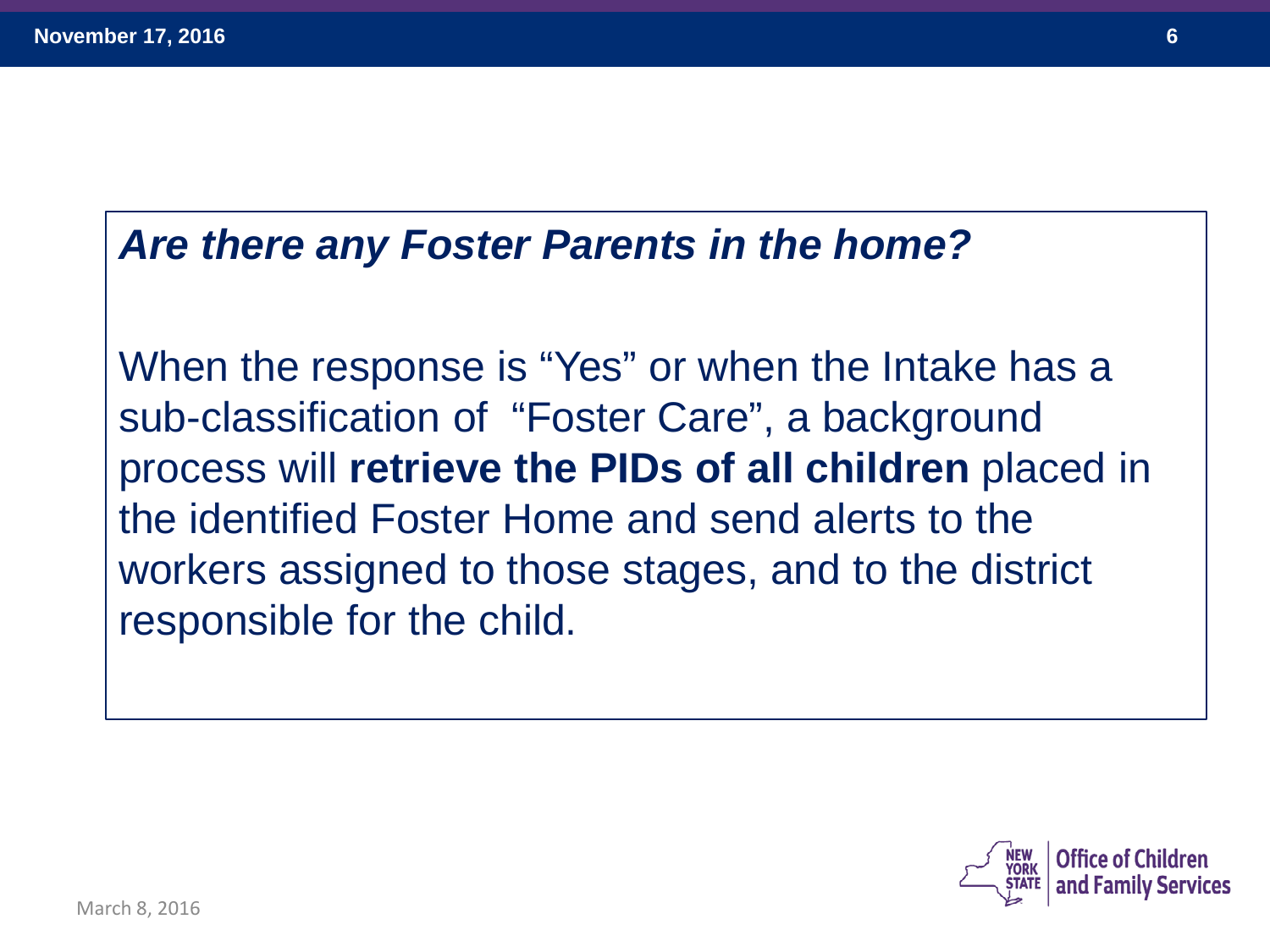|                         |                  |                                    | لعالجا              |
|-------------------------|------------------|------------------------------------|---------------------|
| A "Y" or "N" will       |                  |                                    | <b>Print Screen</b> |
| display when            | <b>Response</b>  | <b>Comments   Comment Required</b> |                     |
| comments are            | G Yes C No C UNK |                                    |                     |
| required.               | C Yes G No C UNK | N                                  |                     |
| A red checkmark will    | C Yes G No C UNK | N                                  |                     |
|                         | C Yes G No C UNK | $\mathbb{N}$                       |                     |
| display when            | C Yes G No C UNK | $\mathbb N$                        |                     |
| comments exist for      | C Yes G No C UNK | $\mathbb N$                        |                     |
| a question. This is     | C Yes G No C UNK | N                                  |                     |
| similar to the CPS      | C Yes G No C UNK | N                                  |                     |
| <b>Risk Assessment.</b> | C Yes G No C UNK | N                                  |                     |
|                         | G Yes C No C UNK | Y                                  |                     |
|                         | C Yes G No C UNK | N                                  |                     |
|                         | C Yes C No C UNK |                                    |                     |
|                         | C Yes C No C UNK |                                    |                     |
|                         | C Yes C No C UNK |                                    |                     |



**DEL**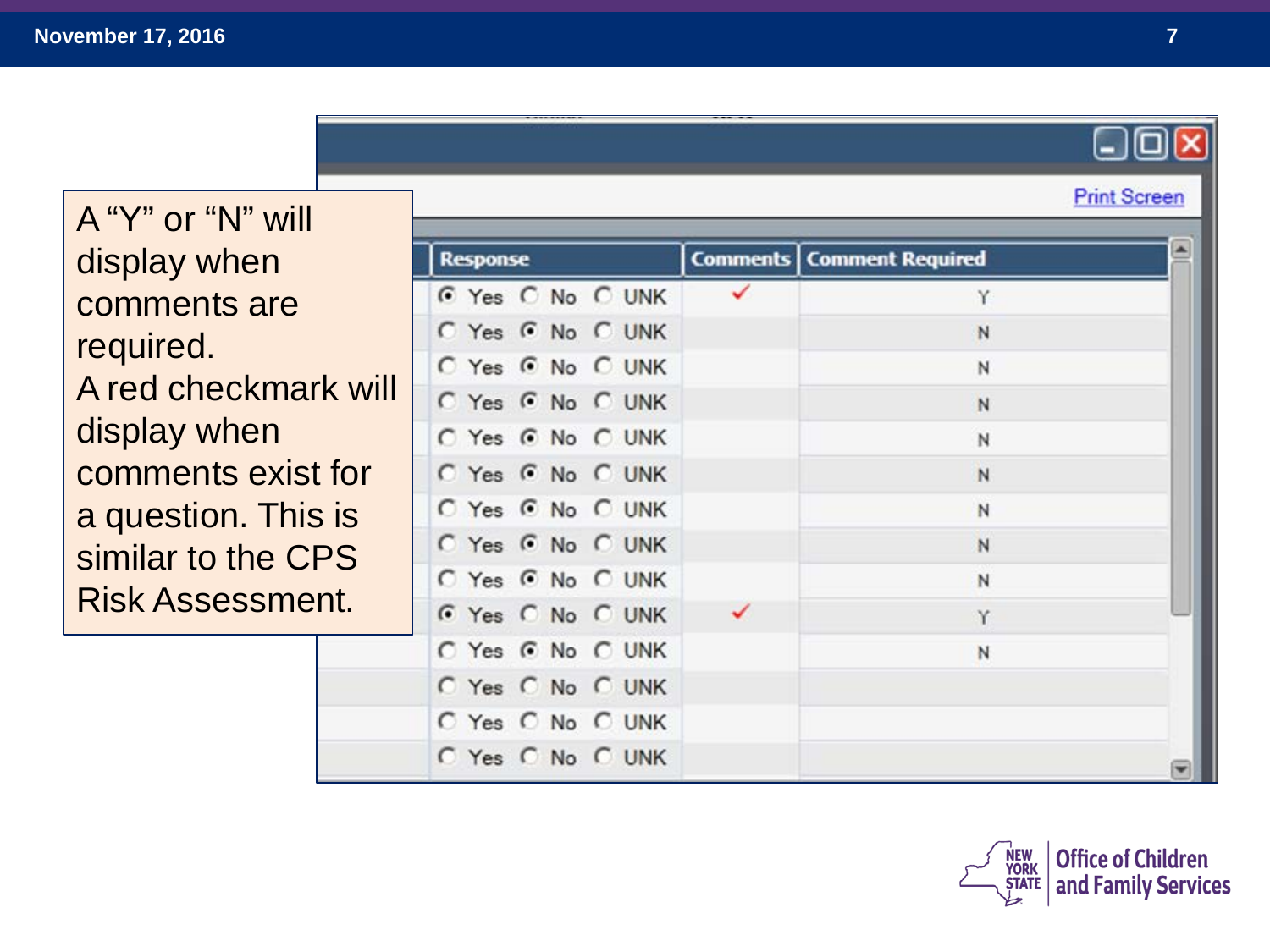

To access the Intake Checklist window, click the Review Intake link under Stage Actions.

| ņ<br>$\lambda$<br><b>Common</b>                                                                    | Call Entry                   | <b>Call Persons</b>        | Allegations |
|----------------------------------------------------------------------------------------------------|------------------------------|----------------------------|-------------|
| Narrative $\checkmark$<br><b>Special Handling</b><br><b>Intake Checklist</b>                       | Call ID:<br>Case Name:       | 30585910<br>Spratt, Jill   |             |
| $\lambda$<br>Outputs<br><b>Intake Report</b><br>Individual Report Involvement<br>Intake/IRI Report | Classification:<br>Reporter: | <b>CPF</b><br>Spratt, Jack |             |

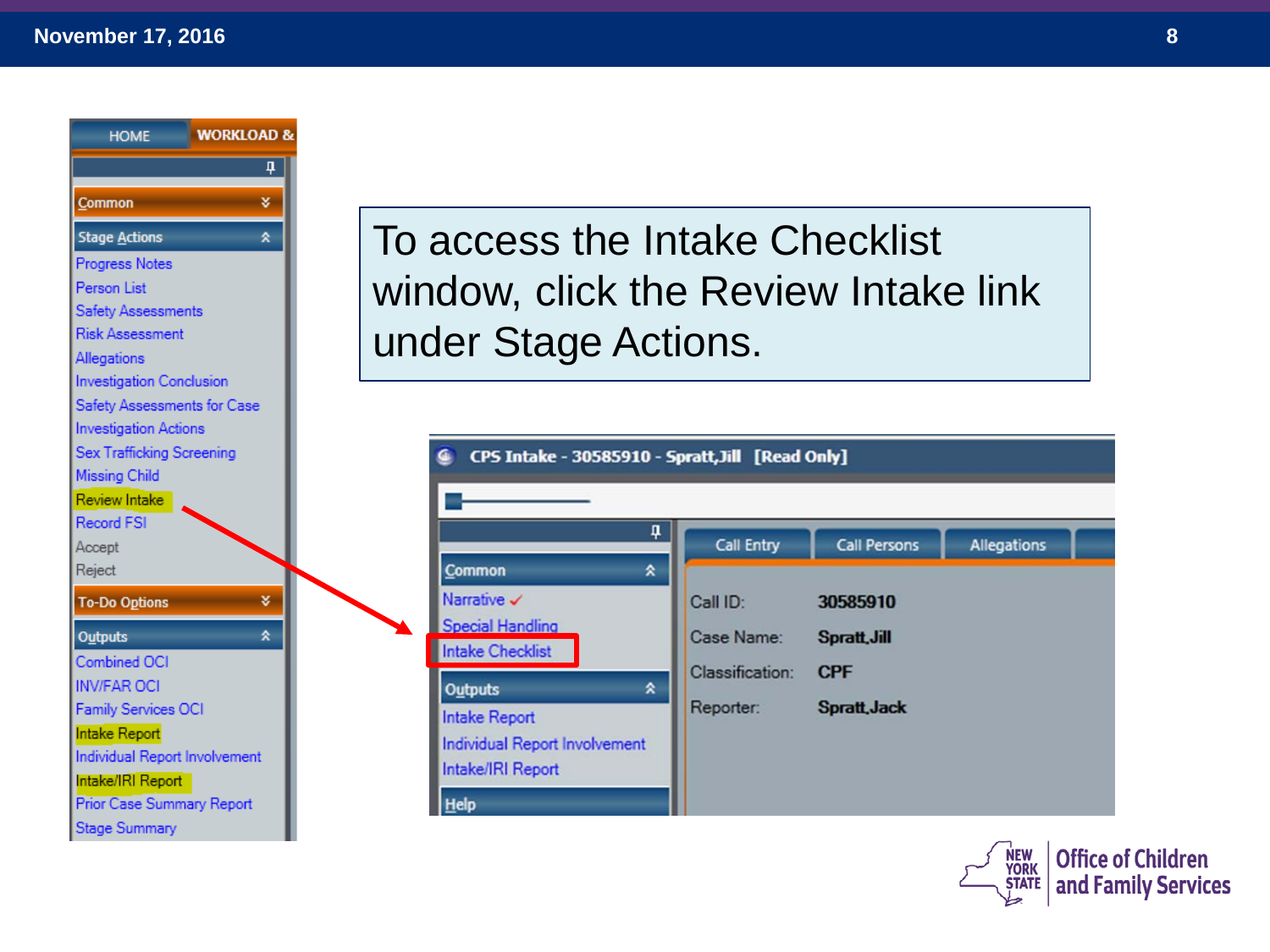#### **November 17, 2016 9**

## Output - Intake Report

#### OFFICE OF CHILDREN AND FAMILY SERVICES CHILD PROTECTIVE SERVICES **INTAKE REPORT**

CASE NAME : Spratt, Jill MERGE TO CASE ID : INTAKE CASE ID : 26299470 CALL/INTAKE STAGE ID : 30585910

#### **SAFETY FACTORS**

Caretaker is unable/unwilling to meet child's basic needs for food, clothing, shelter and/or medical care.

Alternative contact information for source (cell, home, etc.):

Comments: 867-5309

Safety concerns for CPS:

Is there a day care operated in the home?

Are any adults in the home Foster Parents?

Comments:

CPS History and Possible PIDs:

Comments: Mother may have been involved in a closed CPS case as the aunt.

Law Enforcement referral made by the SCR:

Primary Language if other than English:

Comments: Canadian French and Pennsylvania Dutch.



**INTAKE CHECKLIST**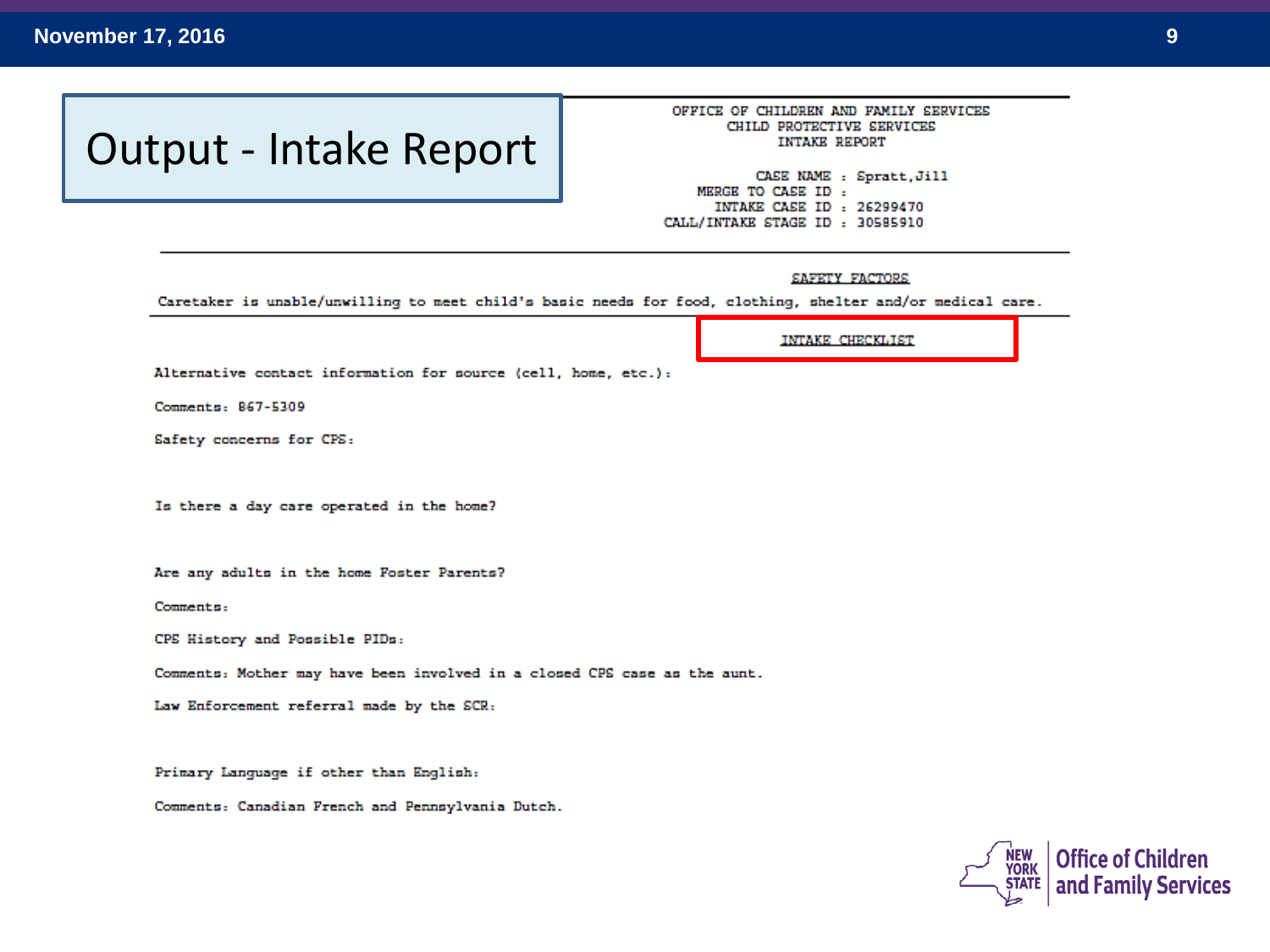## Current Alerts Expanded in Phase 1

Right now, alerts are sent to workers with a role in an open FSI or FSS stage when a CPS report is made on a person in common *within the same case (same case number) as the FSI or FSS stage*.

In Phase 1, these *alerts will be expanded to persons in common in any open FSI and FSS stage*.

Please refer to 16-OCFS-ADM-13, Requirements Relating to CPS Reports Involving Foster Parents, for regulatory and policy requirements.

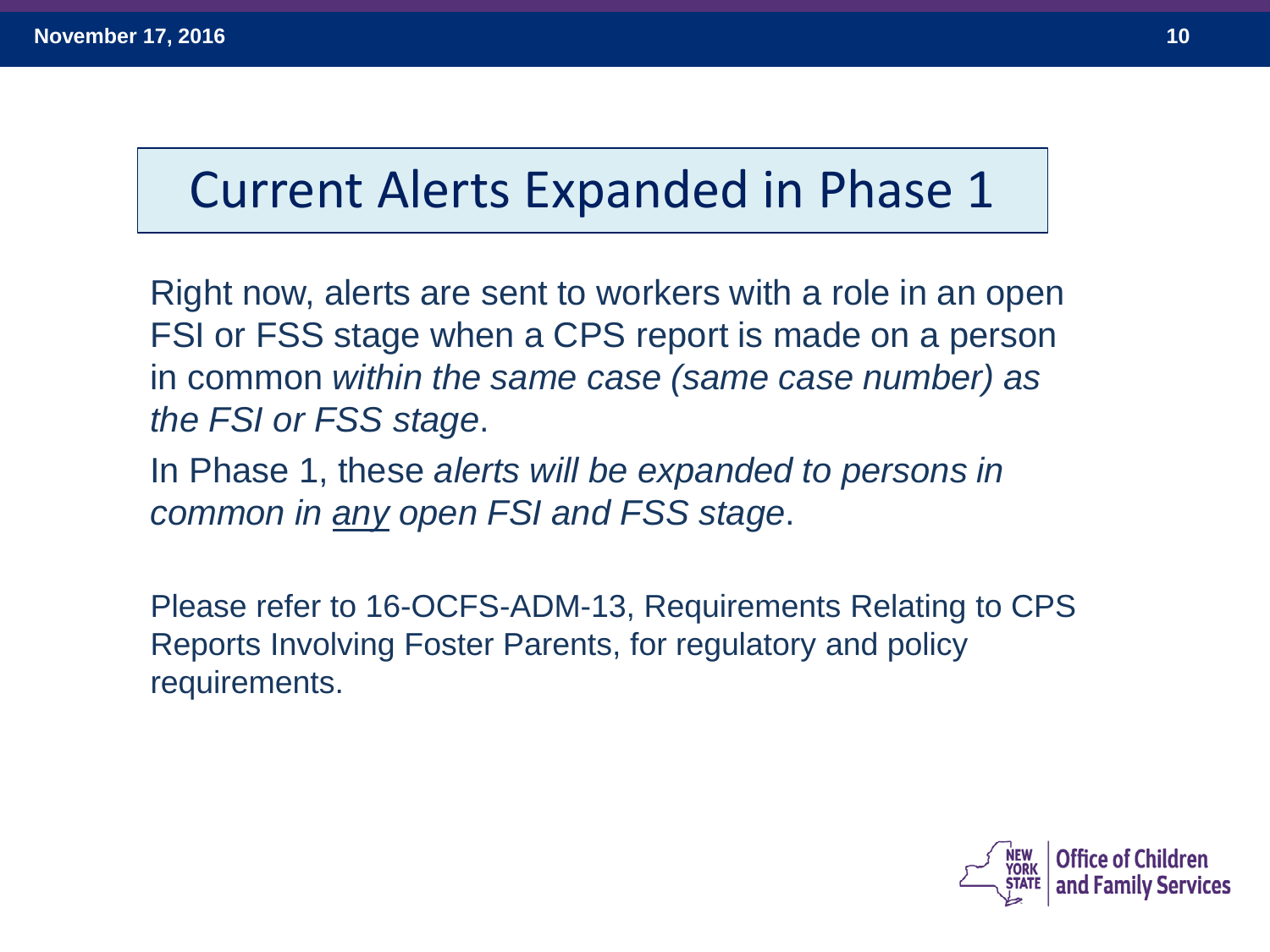## **Phase 2 - Foster Home Identification, Foster Care Notification**

\*The *Foster Home Identification* window will help the CPS Investigation or FAR worker with the Foster Home Notification process.

\*The *Foster Care Notification* window will provide information about children in foster care placements who are placed in the home of a person involved in a CPS Intake, Investigation, or FAR stage.

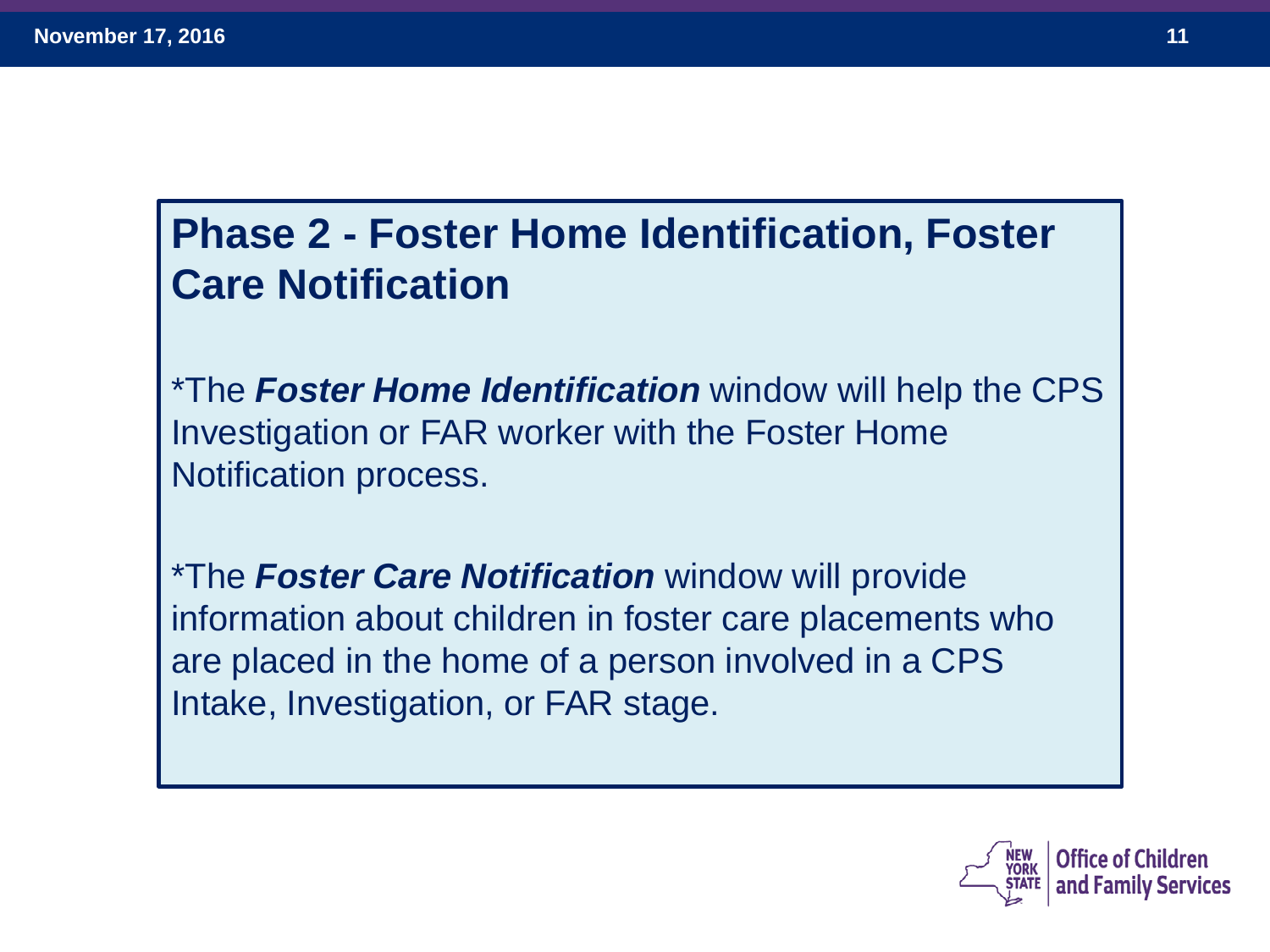#### **Foster Home Identification (FHI) Link.**



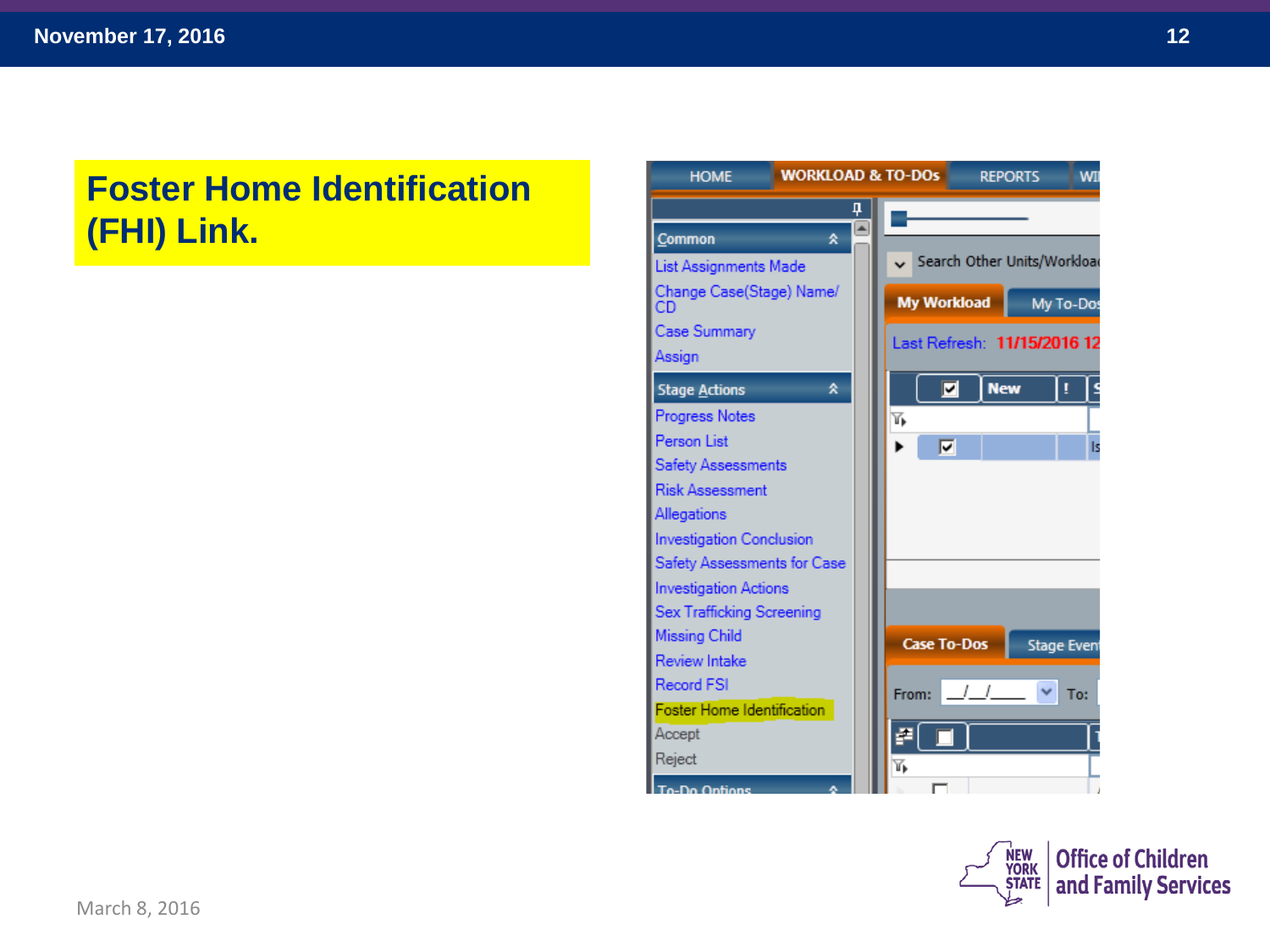# **FHI – without pre-existing foster home information**

| $\underline{\textbf{G}}$<br><b>Foster Home Identification -</b> |                                                                                                                                                                          | 0<br>$\mathbf{x}$<br>لعا |
|-----------------------------------------------------------------|--------------------------------------------------------------------------------------------------------------------------------------------------------------------------|--------------------------|
|                                                                 |                                                                                                                                                                          | <b>Print Screen</b>      |
| ą<br><b>Options</b><br>$\lambda$<br>Resource Search<br>He       | INT:<br>Any adult in home a Foster Parent?<br><b></b><br>INV:<br>Any adult in home a Foster Parent?<br>▼<br>.<br>Yes<br>Foster Home Resource ID:<br>No<br>Resource Name: |                          |
| $!=$ Sensitive<br>$*$ = Required $$$ = AFCARS                   | $\blacksquare$ = Unsaved Changes<br>$\checkmark$ = Data Exists (C) = Complete<br>A<br>= Read-Only Mode                                                                   | Save & Close<br>Reset    |

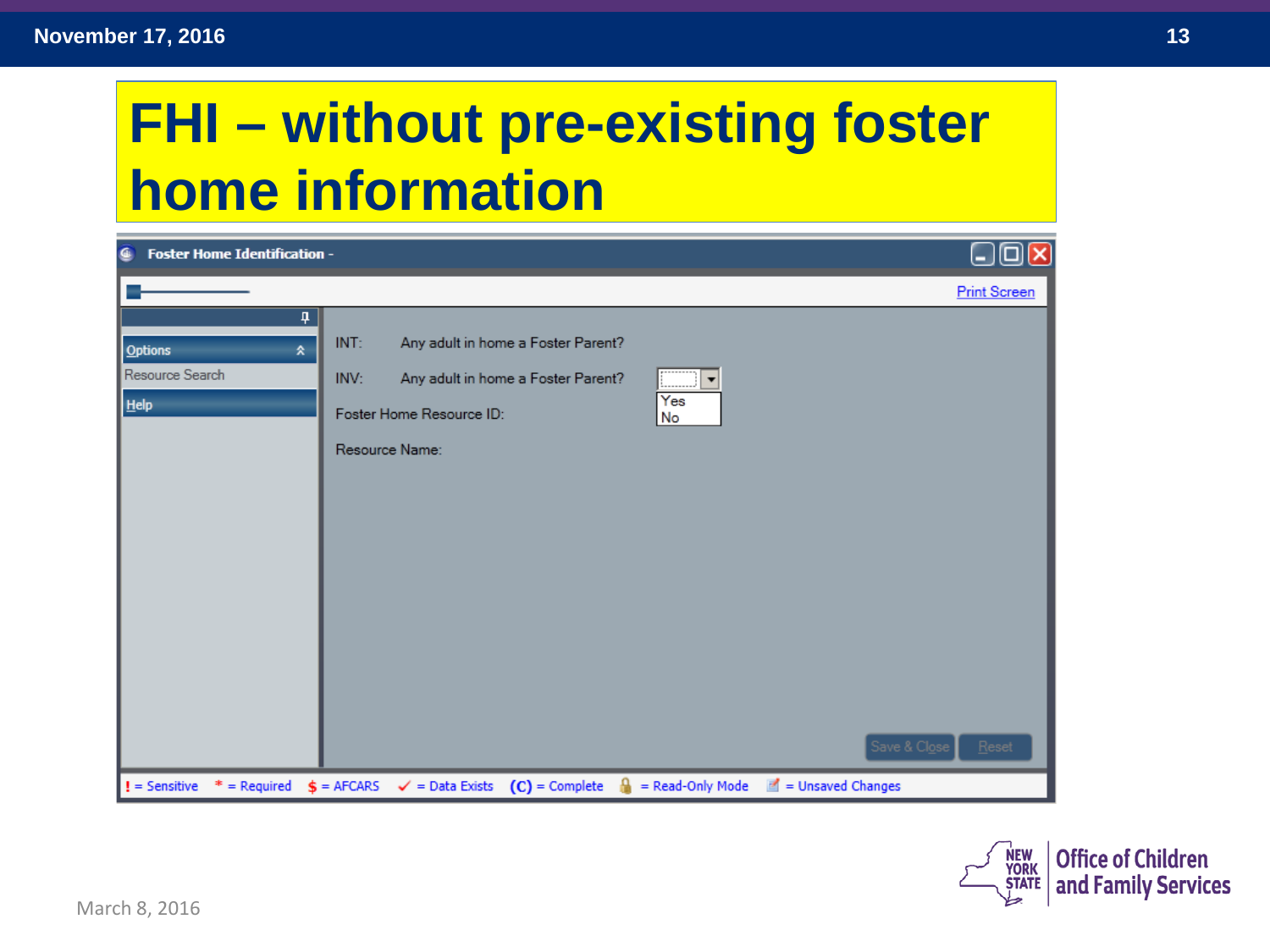## **FHI with "Yes" selected.**

## **The Resource Search is now enabled.**

|                                                     | <b>Foster Home Identification -</b>                                                                                                    | [Unsaved Changes]                                         | رص<br>н               |
|-----------------------------------------------------|----------------------------------------------------------------------------------------------------------------------------------------|-----------------------------------------------------------|-----------------------|
|                                                     |                                                                                                                                        |                                                           | <b>Print Screen</b>   |
| ą<br><b>Options</b><br>ヘ<br>Resource Search<br>Help | INT:<br>Any adult in home a Foster Parent?<br>Any adult in home a Foster Parent?<br>INV:<br>Foster Home Resource ID:<br>Resource Name: | $Yes \n2$                                                 |                       |
|                                                     |                                                                                                                                        |                                                           |                       |
|                                                     |                                                                                                                                        |                                                           | Save & Close<br>Reset |
|                                                     | $$ =$ AFCARS<br>$(C)$ = Complete                                                                                                       | А<br>= Read-Only Mode<br>$\blacksquare$ = Unsaved Changes |                       |

 $\sim$  รับสันย์ | and Family Services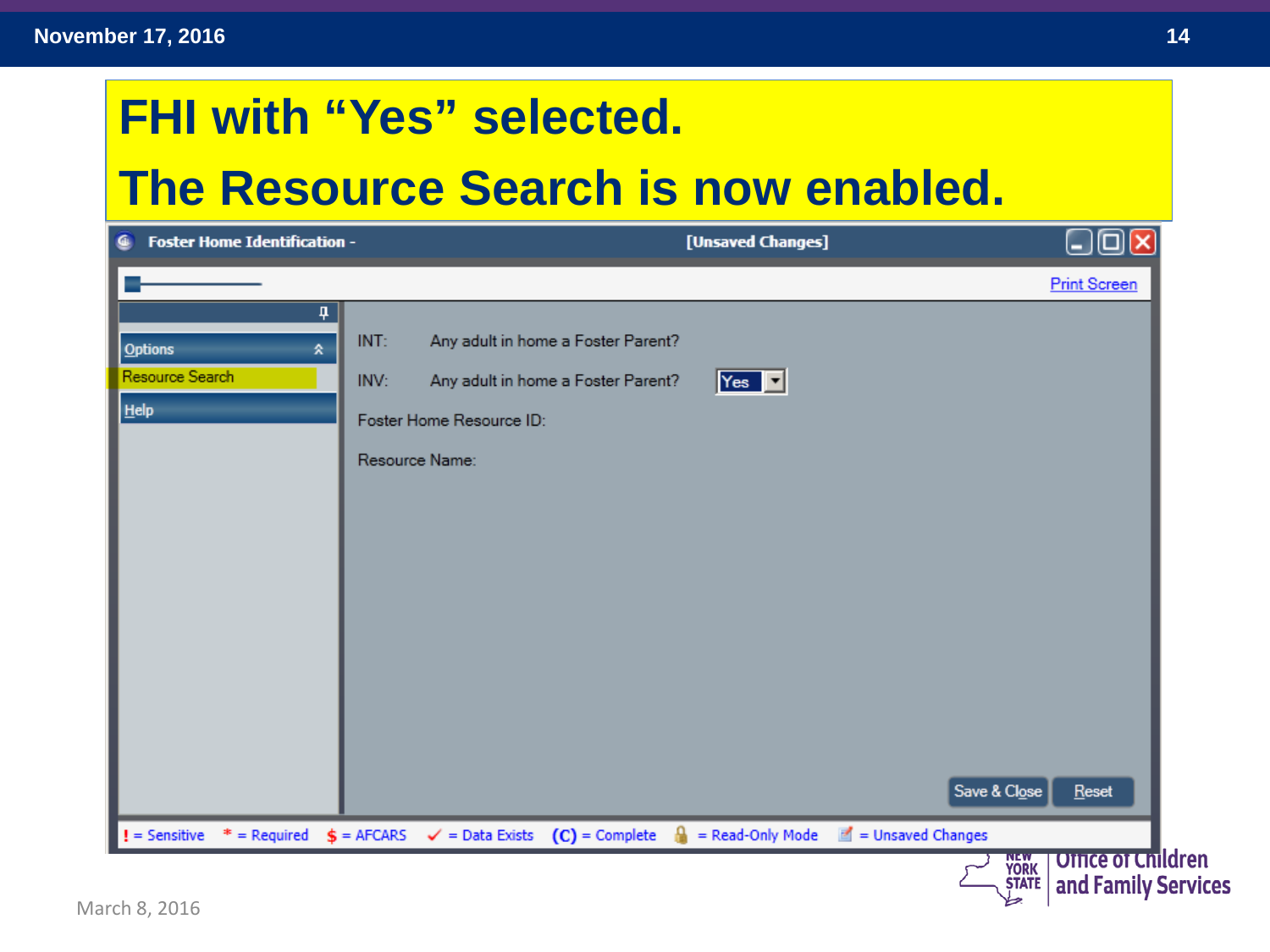# **Resource Search Results in UAT**

| ņ                          |                                      | Resource Search List  |                            |    |            |                        |                                 |               |                |
|----------------------------|--------------------------------------|-----------------------|----------------------------|----|------------|------------------------|---------------------------------|---------------|----------------|
| ☆                          | F                                    | <b>Resource Name</b>  |                            |    | <b>VID</b> | <b>Resource ID</b>     | <b>Facility Type/LOC</b>        | <b>Status</b> | <b>Auth By</b> |
| Vacancy Control Bed        | $\overline{\mathbf{Y}}_{\mathbf{x}}$ |                       |                            |    |            |                        | f                               |               |                |
| Vacancy Control CD/Borough |                                      |                       |                            |    |            |                        | Foster/Adoptive Home            | Inactive      |                |
|                            | ъ                                    |                       |                            |    |            | ŧ.                     | Foster/Adoptive Home            | Inactive      |                |
| Vacancy Control Closed to  | ъ                                    |                       |                            |    |            |                        | Foster/Adoptive Home            | Inactive      |                |
|                            | ▶                                    |                       |                            |    |            |                        | Foster/Adoptive Home Active     |               |                |
|                            | ъ                                    |                       |                            |    |            | ŧ.                     | Foster/Adoptive Home   Inactive |               |                |
|                            | ь                                    |                       | a.                         |    |            |                        | Foster/Adoptive Home   Inactive |               |                |
|                            | $\overline{\blacksquare}$            |                       |                            |    |            |                        |                                 |               |                |
|                            |                                      | <b>Detail</b>         | $\theta$<br><b>Address</b> |    | Phone      | <b>Facility Detail</b> | Services by Area                | Relationships |                |
|                            |                                      | Legal Name:           | Ba                         |    |            |                        |                                 |               |                |
|                            |                                      | <b>Resource Name:</b> | Ba                         |    |            |                        |                                 |               | Resource ID:   |
|                            |                                      | Resource Type:        | Fa                         |    |            |                        |                                 |               | Agency ID:     |
|                            |                                      | Resource Status: Ac   |                            |    |            |                        |                                 |               | Hrs. of Oper:  |
|                            |                                      | Fac. Type/LOC:        | Fo:                        | me |            |                        |                                 | ▾∣            | Ownership:     |
|                            | Contact:                             |                       |                            |    |            |                        |                                 |               | 1099 Status:   |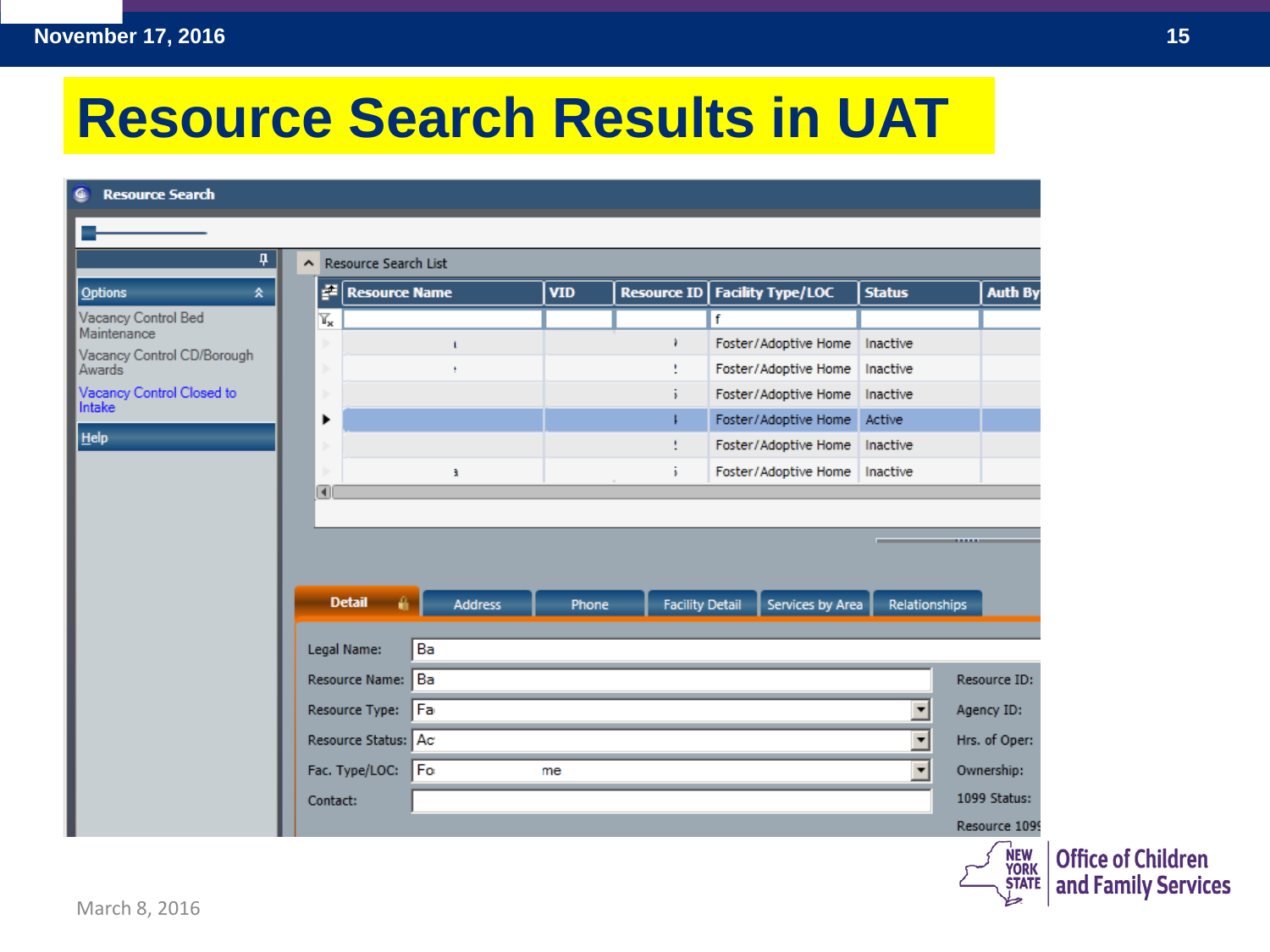#### **November 17, 2016 17, 2016 16, 2017 16, 2018 16, 2018 16, 2018 16, 2018 16**

## **FHI with a Resource selected from the Search, OK'd selected and the FHI Saved and Closed. Yes and No are both an Option.**

| <b>Foster Home Identification -</b><br>₲               |                                                                                                                                        | $\Box$ $\Box$                                                                                                                                                        |
|--------------------------------------------------------|----------------------------------------------------------------------------------------------------------------------------------------|----------------------------------------------------------------------------------------------------------------------------------------------------------------------|
|                                                        |                                                                                                                                        | <b>Print Screen</b>                                                                                                                                                  |
| ņ<br><b>Options</b><br>☆<br>Resource Search<br>$He$ lp | INT:<br>Any adult in home a Foster Parent?<br>INV:<br>Any adult in home a Foster Parent?<br>Foster Home Resource ID:<br>Resource Name: | Yes $\sqrt{}$<br>209<br>Bar<br>na                                                                                                                                    |
|                                                        |                                                                                                                                        | INT:<br>Any adult in home a Foster Parent?<br>INV:<br>Any adult in home a Foster Parent?<br>Yes<br>$\overline{\phantom{a}}$<br>Yes<br>Foster Home Resource ID:<br>No |
|                                                        |                                                                                                                                        | Save & Close<br>Reset                                                                                                                                                |
| $!=$ Sensitive<br>$*$ = Required                       | $\oint$ = AFCARS $\checkmark$ = Data Exists $(C)$ = Complete                                                                           | $\frac{6}{24}$ = Read-Only Mode<br>$\blacksquare'$ = Unsaved Changes<br><b>Office of Children</b><br><b>NEW</b><br>YORK<br><b>STATE</b><br>and Family Services       |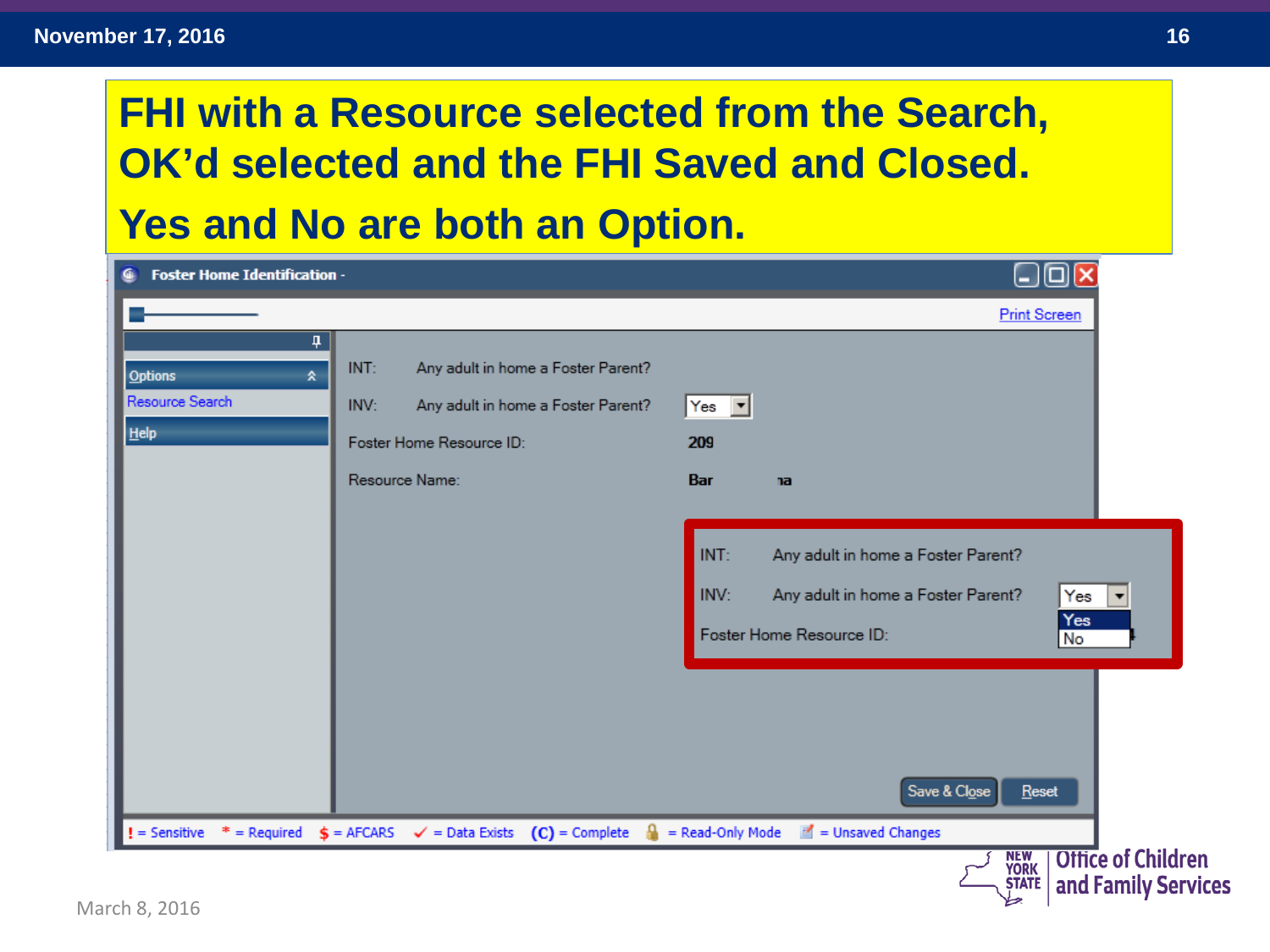## **Foster Home Identification Window**

The CPS Investigation or FAR worker will be able to use the **Foster Home Identification** window to:

- Override the entry in the CPS Checklist that stated there were foster parents in the home.
- Identify foster parents were found in the home.
- Link or unlink the foster home for the purpose of sending out notifications regarding the home and children placed in the home.

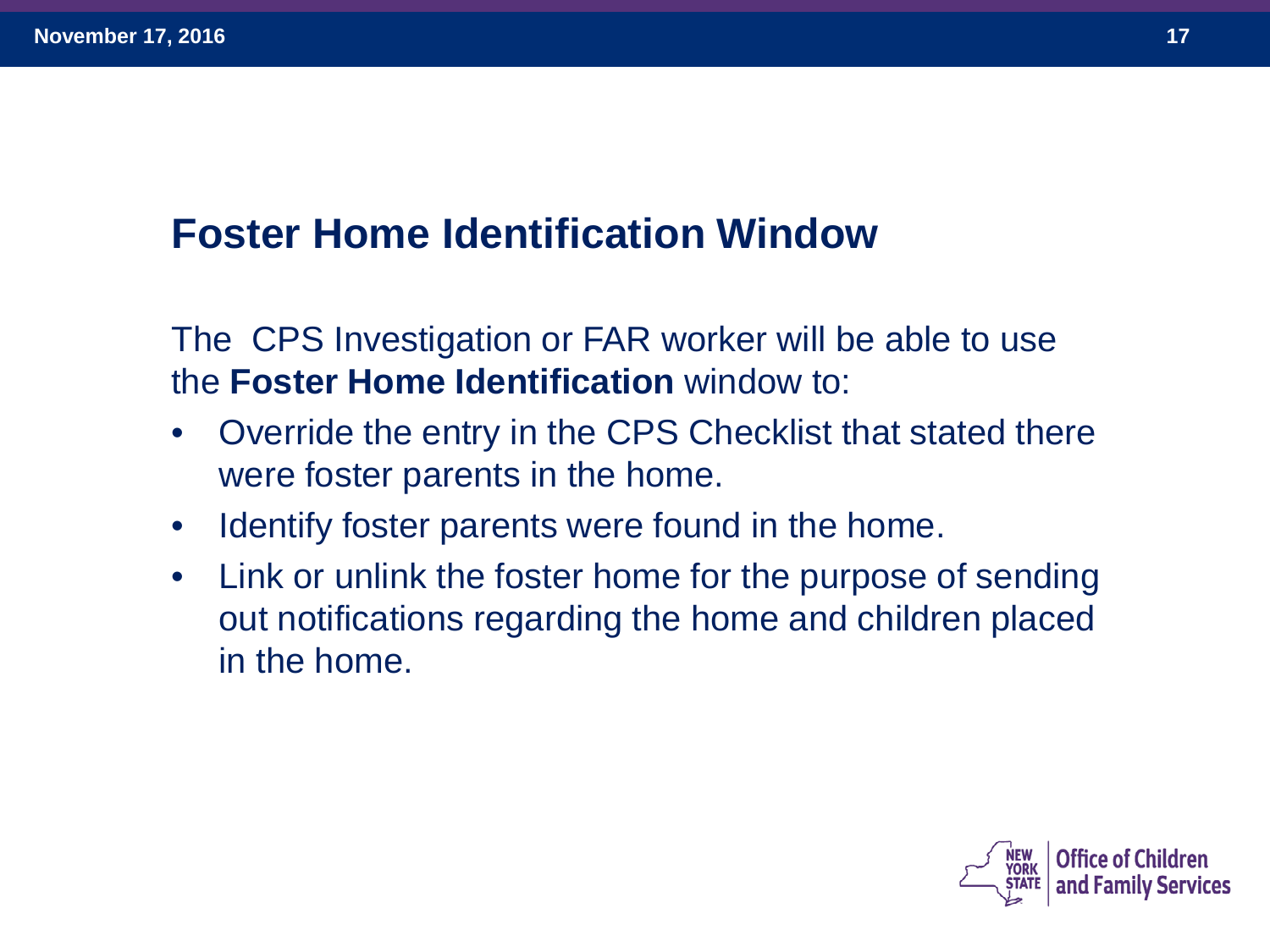## **Foster Home Identification Window**

## *Who?*

…anyone with access to the open CPS Investigation or FAR stage will be able to modify the window.

## *What?*

…use the window to identify or correct whether or not there are foster parents in the home and link a specific home by Resource Identification Number.

## *Why?*

…to help with the Foster Home Notification process.

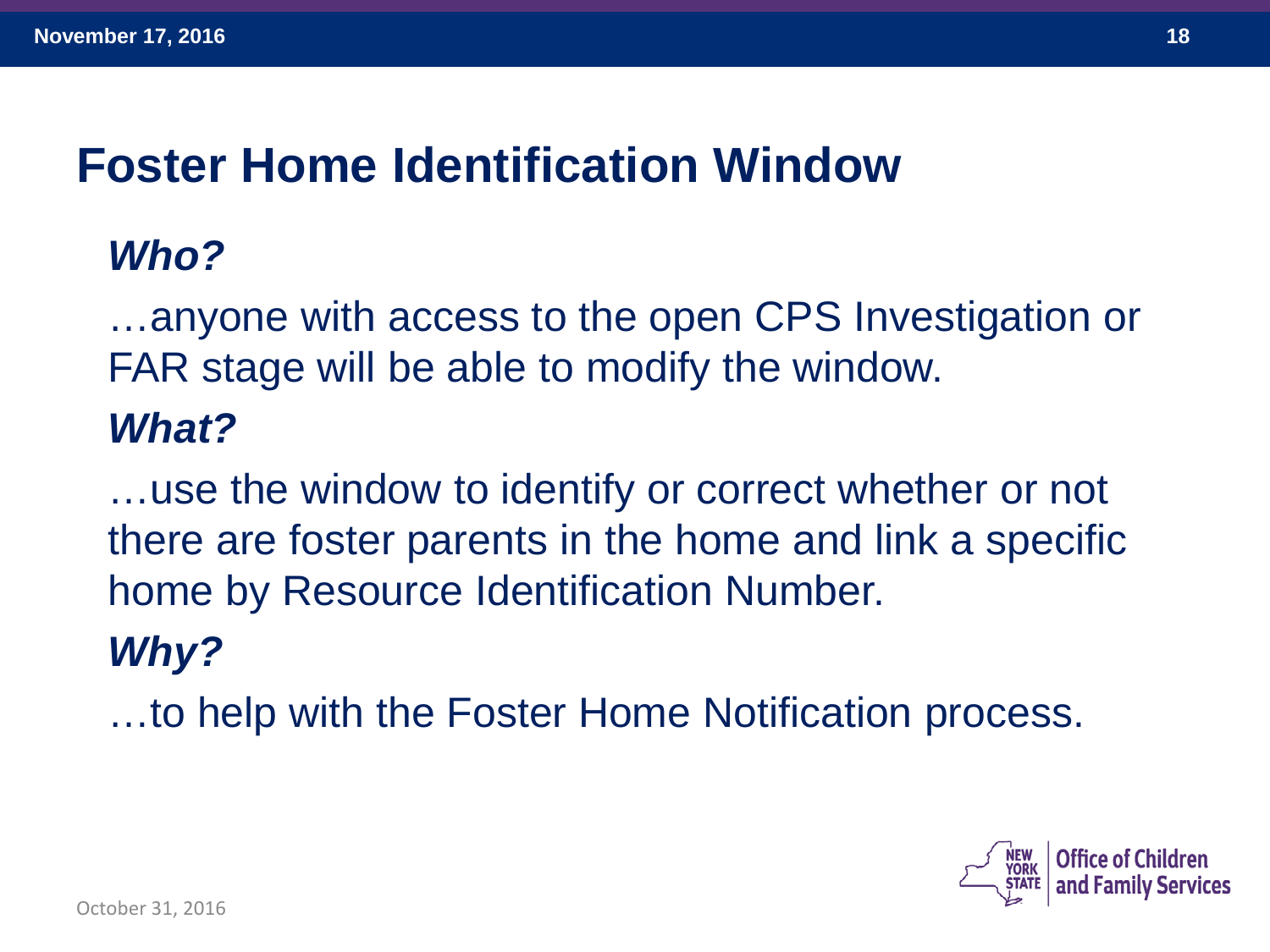## **Foster Home Identification Window**

### *Where?*

…will be accessed via the Foster Home Identification link in the navigation pane for Investigation or FAR stages for both familial investigations and those investigations designated as Foster Care/Day Care. *When?*

…while the Investigation or FAR stage is open.

Staff in state offices, local districts, and voluntary agencies who view and/or print INV or FAR stages should be made aware of the new window.

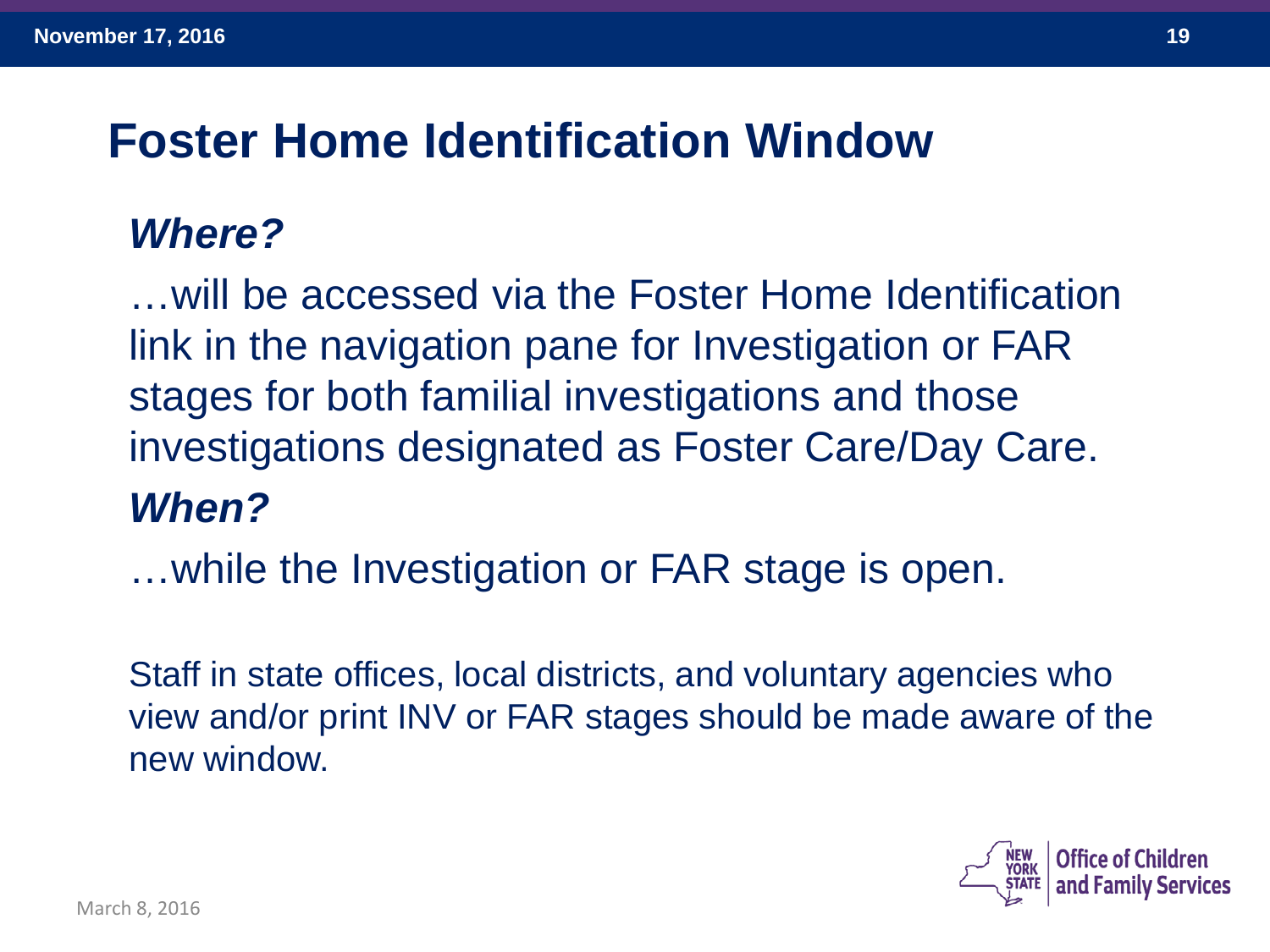# **CPS Investigation and FAR Conclusion**

Two new non-modifiable fields, the **Resource ID Linked During INV** and the **Facility Linked During INV**, will be added to the CPS Investigation Conclusion and the FAR Conclusion to support of the Foster Care Notification process.

| <b>CPS Investigation Conclusion -</b><br>G.                                                                                                    | Stage Name - S;nononnon/C;nononnon                                                                                                                                                                                                           |                                                         |                             |
|------------------------------------------------------------------------------------------------------------------------------------------------|----------------------------------------------------------------------------------------------------------------------------------------------------------------------------------------------------------------------------------------------|---------------------------------------------------------|-----------------------------|
| 퓌<br>Options<br>食<br><b>Approval Status</b><br><b>Narrative</b><br>R.<br>Outputs<br><b>Mandated Reporter</b><br>Investigation Summary<br>tielp | Case Name:<br>Resource ID:<br>Resource ID Linked During INV<br><b>Investigation Dates</b><br>Intake Received:<br>02/25/2016 10:29 AM<br><b>Incident Occurred:</b><br>Determination:<br>Closure Reason:<br>Sub-Classification:<br>Foster Care | Risk Rating<br>Facility:<br>Facility Linked During INV: | Investi<br>Imvesti<br>Duple |



November 14, 2016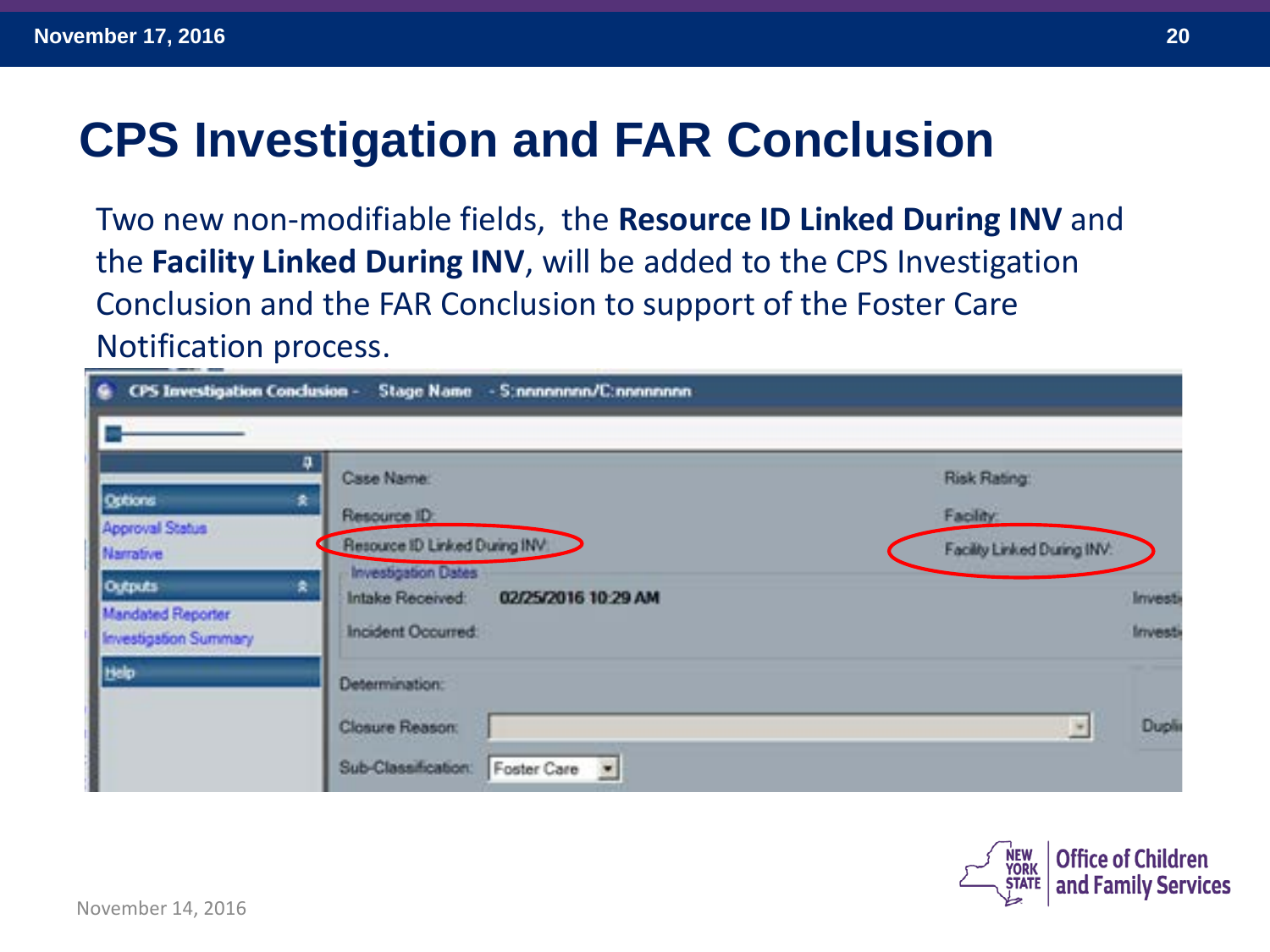## **Foster Home Notification Window**

## *Who?*

…will only be available to State, Regional Office, Local District, and Voluntary Agency employees with the new View Foster Care Notification Business Function.

## *What?*

…view information about children in foster care placements who are placed in the home of a person involved in a CPS Intake, Investigation, or FAR stage. *Why?*

…to help with the Foster Home Notification process.

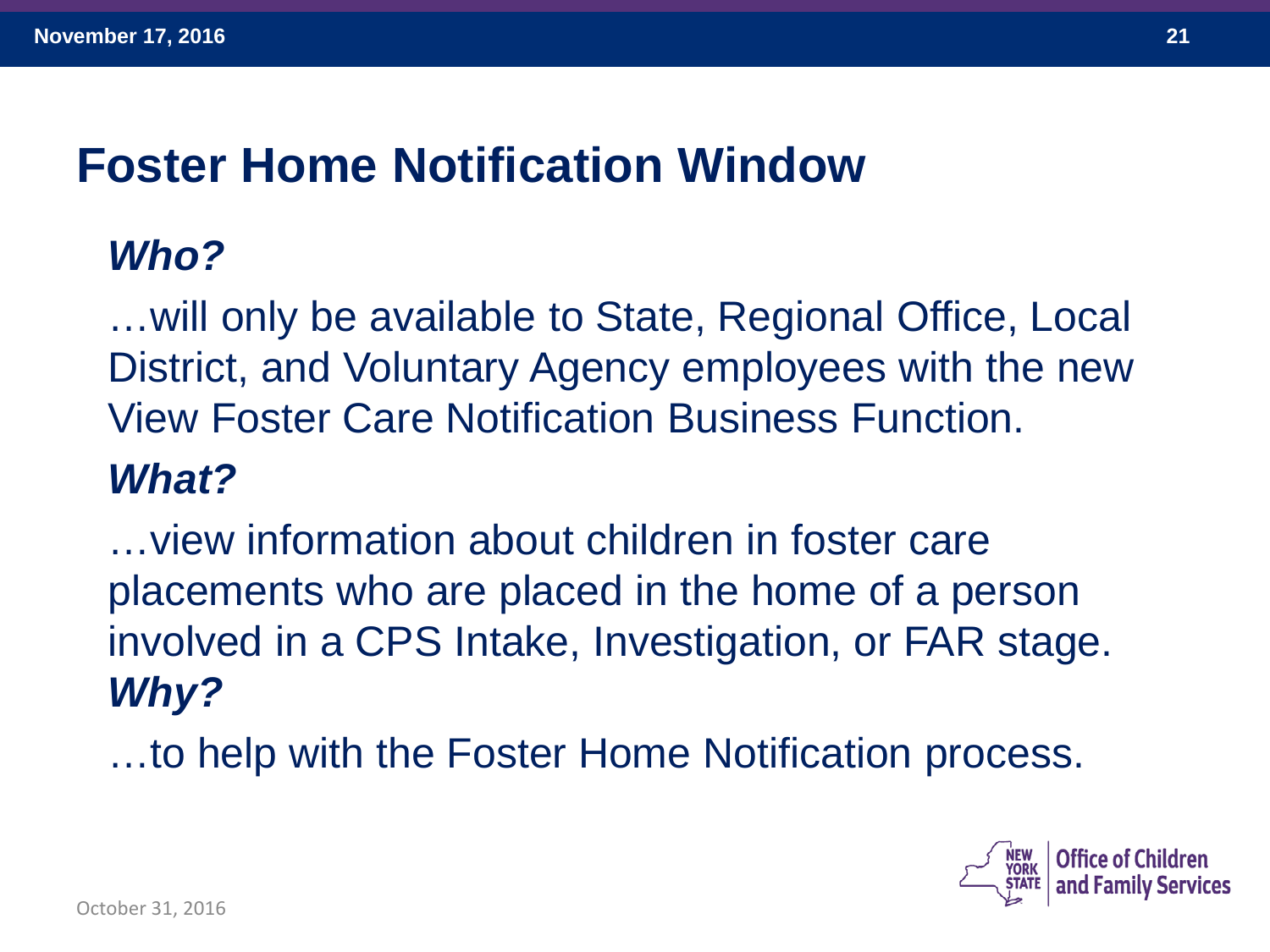## **Foster Care Notifications**

A combination window that includes search criteria at the top and…

| <b>Foster Care Notifications</b><br>G. |              |                      |                           |                                   |            |                     |
|----------------------------------------|--------------|----------------------|---------------------------|-----------------------------------|------------|---------------------|
|                                        |              |                      |                           |                                   |            | <b>Print Screen</b> |
| Help                                   | Agency Type: | Region.*<br>District | Agency:                   | $Alb$ $\blacktriangledown$        |            | 圓                   |
|                                        | From:        | 09/28/20 To: *       | $\mathcal{R}$<br>10/28/20 | $\overline{\triangledown}$ Active | $\Box$ lna | Clear<br>Search     |
|                                        |              |                      |                           |                                   |            |                     |

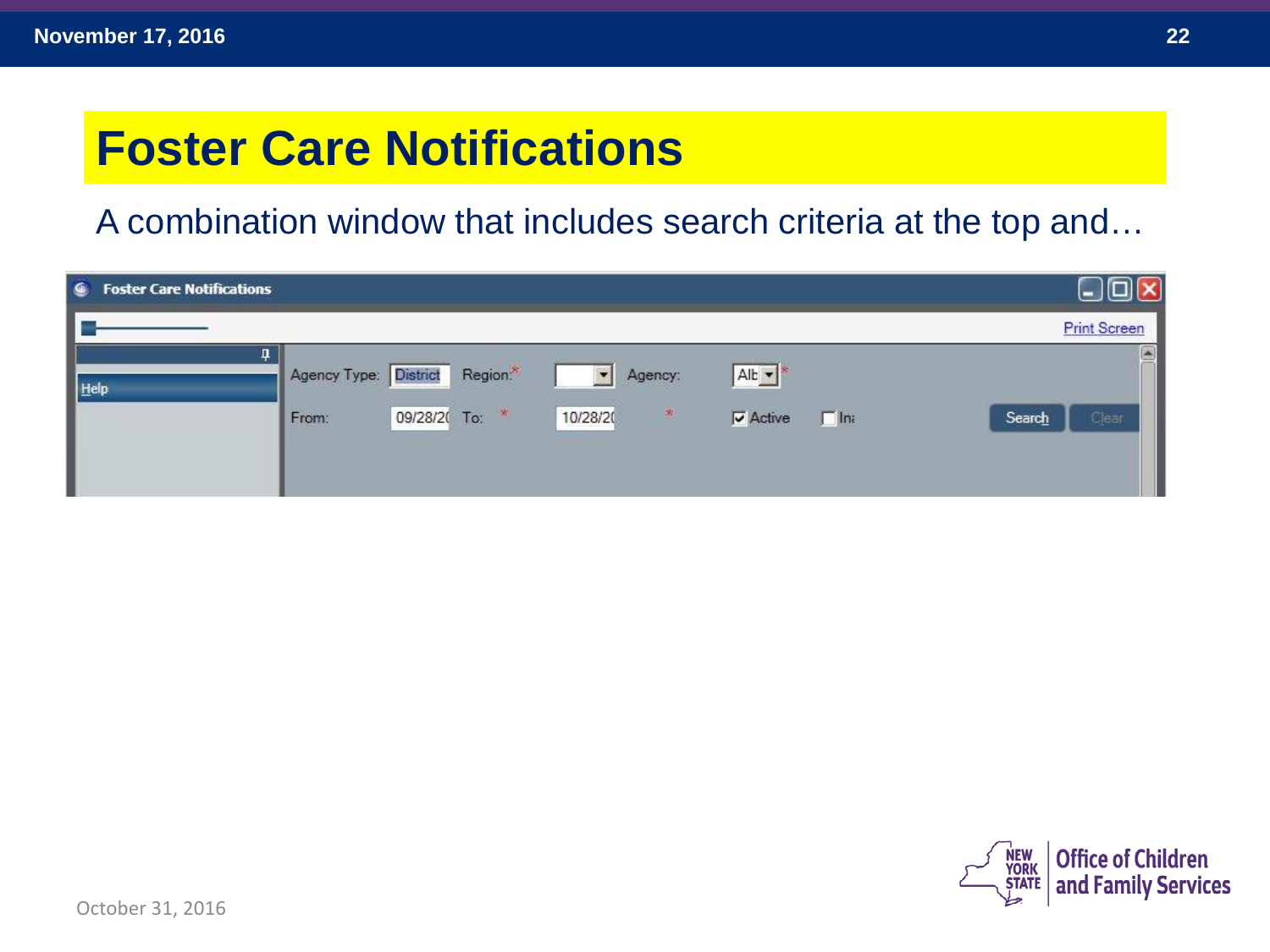#### …and notification grids at the bottom.

**Foster Care Notifications** 

The first grid will show the search results for Foster Homes and the second grid will show the results for Children Placed in Foster Homes.

|        |              |              |                                                                                                                 |              |                                                                                                       |                                           |        | <b>Print Screen</b>                                 |
|--------|--------------|--------------|-----------------------------------------------------------------------------------------------------------------|--------------|-------------------------------------------------------------------------------------------------------|-------------------------------------------|--------|-----------------------------------------------------|
|        |              |              |                                                                                                                 |              |                                                                                                       |                                           |        | $\triangle$                                         |
|        | Agency Type: | District     | Region.<br>$\mathcal{R}$                                                                                        | Agency:<br>思 | Alb $\blacktriangledown$                                                                              |                                           |        |                                                     |
| From:  |              | 09/28/2( To: | 10/28/20                                                                                                        |              | $\nabla$ Active<br>$\Box$ lna                                                                         |                                           | Search | Clear                                               |
|        |              |              | Foster Homes Involved in INT, INV, or FAR:<br>$\mathbb{E}^2$ Lic/Cert By Vendor ID   FAD Stage ID   Resource ID |              | <b>Facility Name</b>                                                                                  | County   Date Notified   Stage   Stage ID |        |                                                     |
| Y,     | 108          |              |                                                                                                                 |              |                                                                                                       |                                           |        |                                                     |
|        |              |              |                                                                                                                 |              |                                                                                                       |                                           |        |                                                     |
|        |              | 00C15734     | $\mathbf{0}$                                                                                                    | 20303664     | Albany Cty Nys 140 Kent St ALBANY 10/24/2016                                                          |                                           | INV    | 30586362                                            |
|        |              |              |                                                                                                                 |              |                                                                                                       |                                           |        |                                                     |
|        |              |              |                                                                                                                 |              |                                                                                                       |                                           |        |                                                     |
|        |              |              |                                                                                                                 |              |                                                                                                       |                                           |        |                                                     |
|        |              |              |                                                                                                                 |              |                                                                                                       |                                           |        | Count $= 1$                                         |
|        |              |              |                                                                                                                 |              | 111111                                                                                                |                                           |        |                                                     |
|        |              |              | Children Placed in Foster Homes Involved in INT, INV, or FAR:                                                   |              |                                                                                                       |                                           |        |                                                     |
|        |              |              |                                                                                                                 |              | Lic/Cert By   Vendor ID   Resource ID   County   Placed Child   PID   Responsible Co.   Date Notified |                                           |        | Stage ID   FSS Stage                                |
| $\Box$ |              |              |                                                                                                                 |              |                                                                                                       |                                           |        |                                                     |
|        |              |              |                                                                                                                 |              |                                                                                                       |                                           |        | $\overline{\phantom{a}}$<br>$\overline{\mathbf{r}}$ |



**Office of Children** and Family Services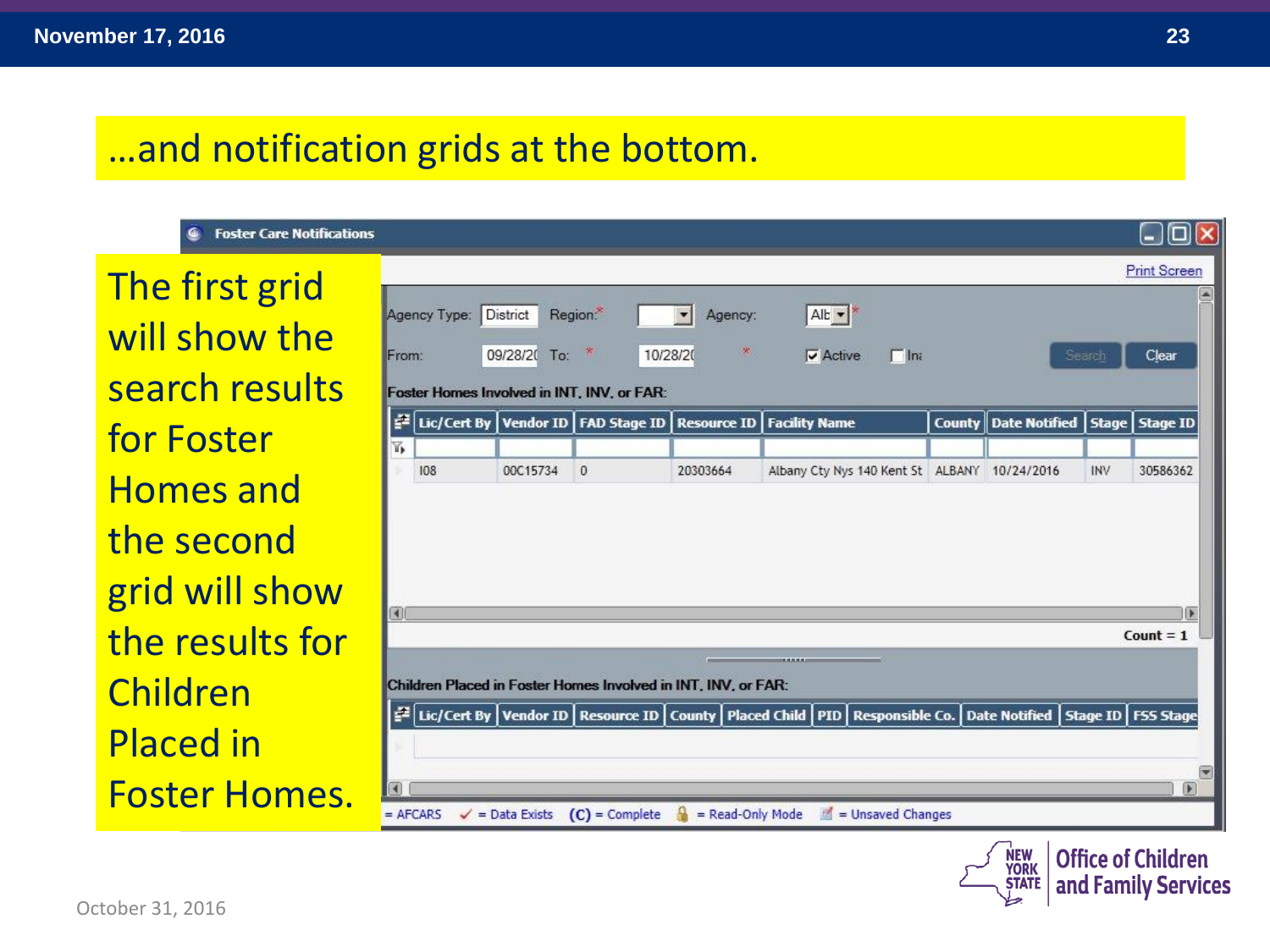## **Foster Care Notifications**

#### *Keep in mind, there are some restriction to what and who you can search for.*

- $\checkmark$  Users will be able to access only those homes that are licensed or certified by the logged on worker
- $\checkmark$  Users will be able to access only children whose FSS stage county matches that of the county/agency assigned primary responsibility or jurisdictional transactional responsibility for the child.
- $\checkmark$  State workers with the appropriate security will have access to all children.
- $\checkmark$  The Agency Type field will be defaulted to the Agency Type of the signed on worker for Voluntary Agency and Local District workers.
- $\checkmark$  The From and To Dates cannot be greater than 30 days apart.

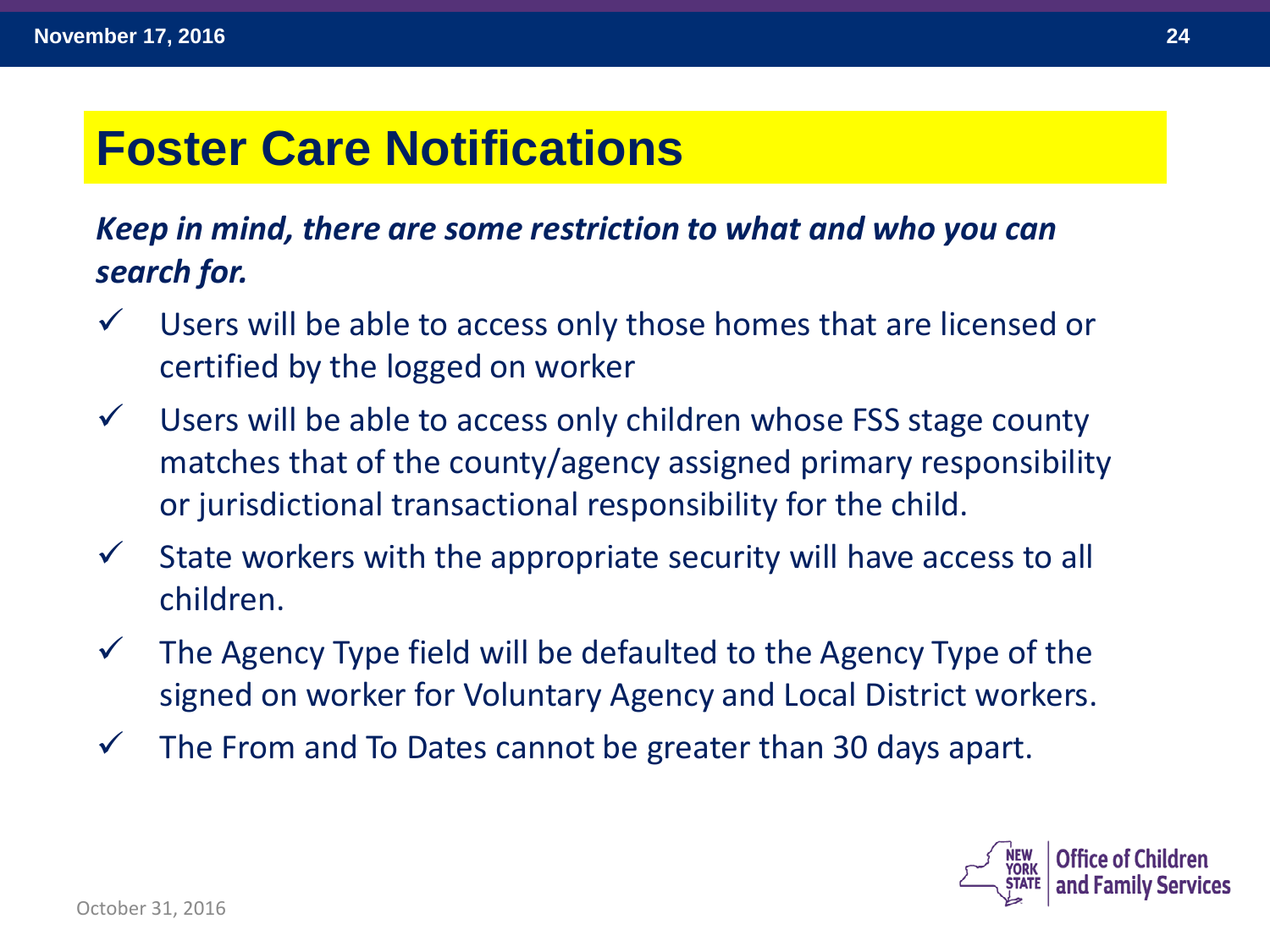## Additional Rules

- $\checkmark$  When the logged on user is from a stage or regional office, the resources returned will be those certified/approved by the local district selected and those where the selected local district has a child currently placed, or those certified/approved by the voluntary agency entered in the search criteria.
- $\checkmark$  When a regional office has been selected, the resources returned will be all those certified/approved by all of the local districts within that region, and those where all of the local districts in the region have a child placed, and those certified by a Voluntary Agency where the home is in a county within the Regional Office boundaries.
- $\checkmark$  When a regional office has been selected, the children returned will be all those children that any local district in the selected region is responsible for.

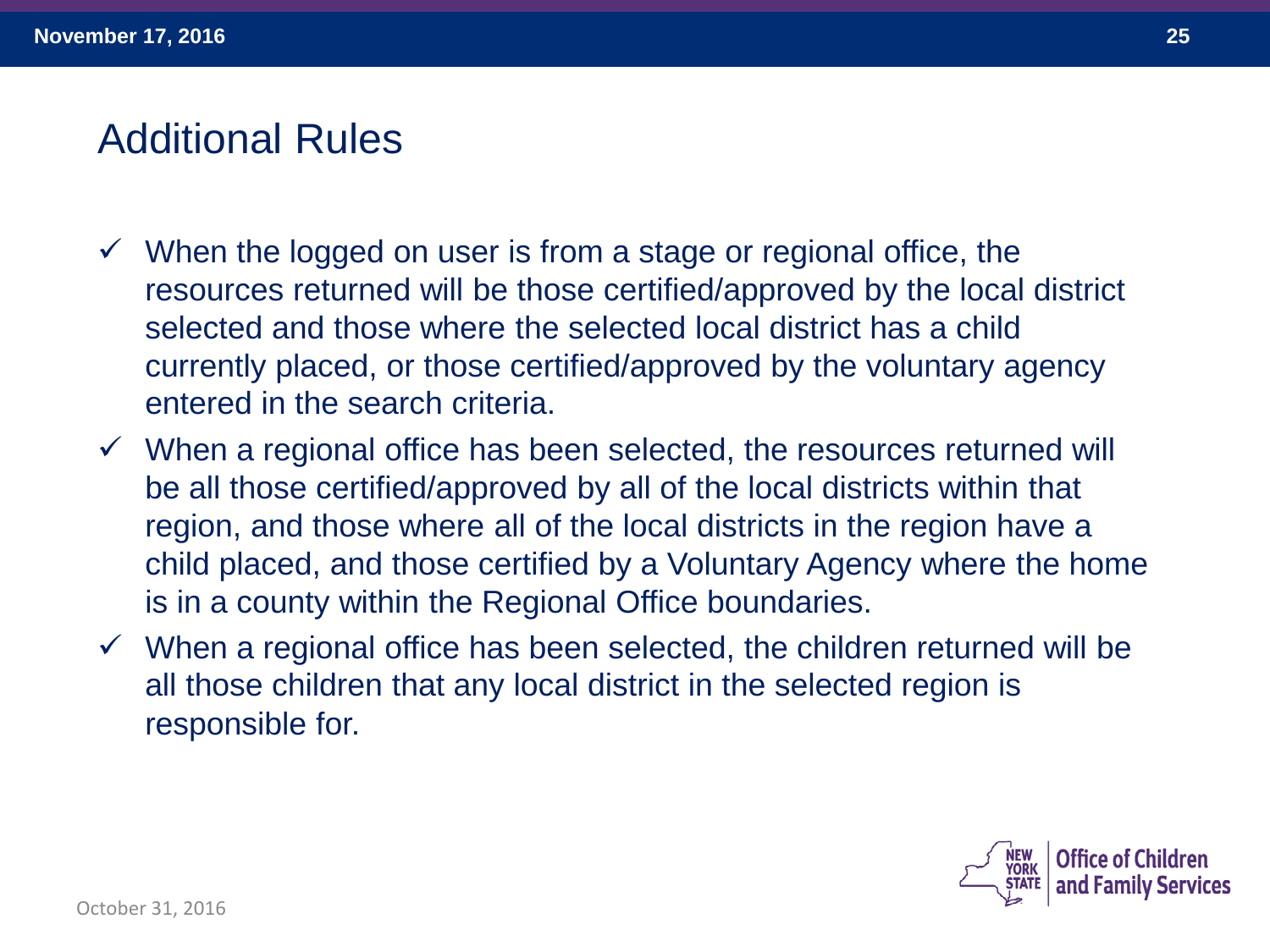## *Available Preparation and Support*

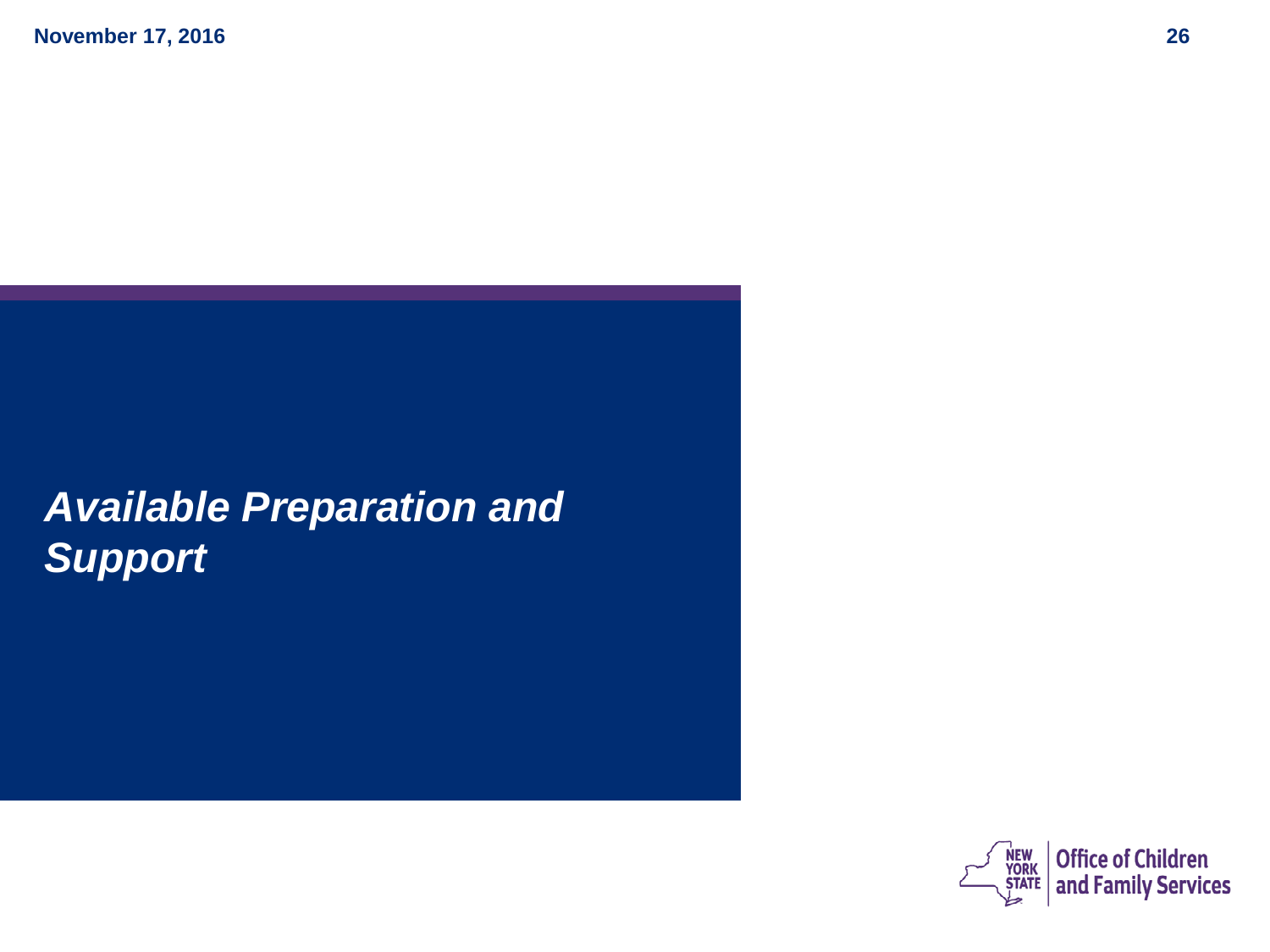# **16 -OCFS -ADM -13**

For information about existing regulatory and policy requirements relating to reports of suspected child abuse or maltreatment involving certified or approved foster parents.